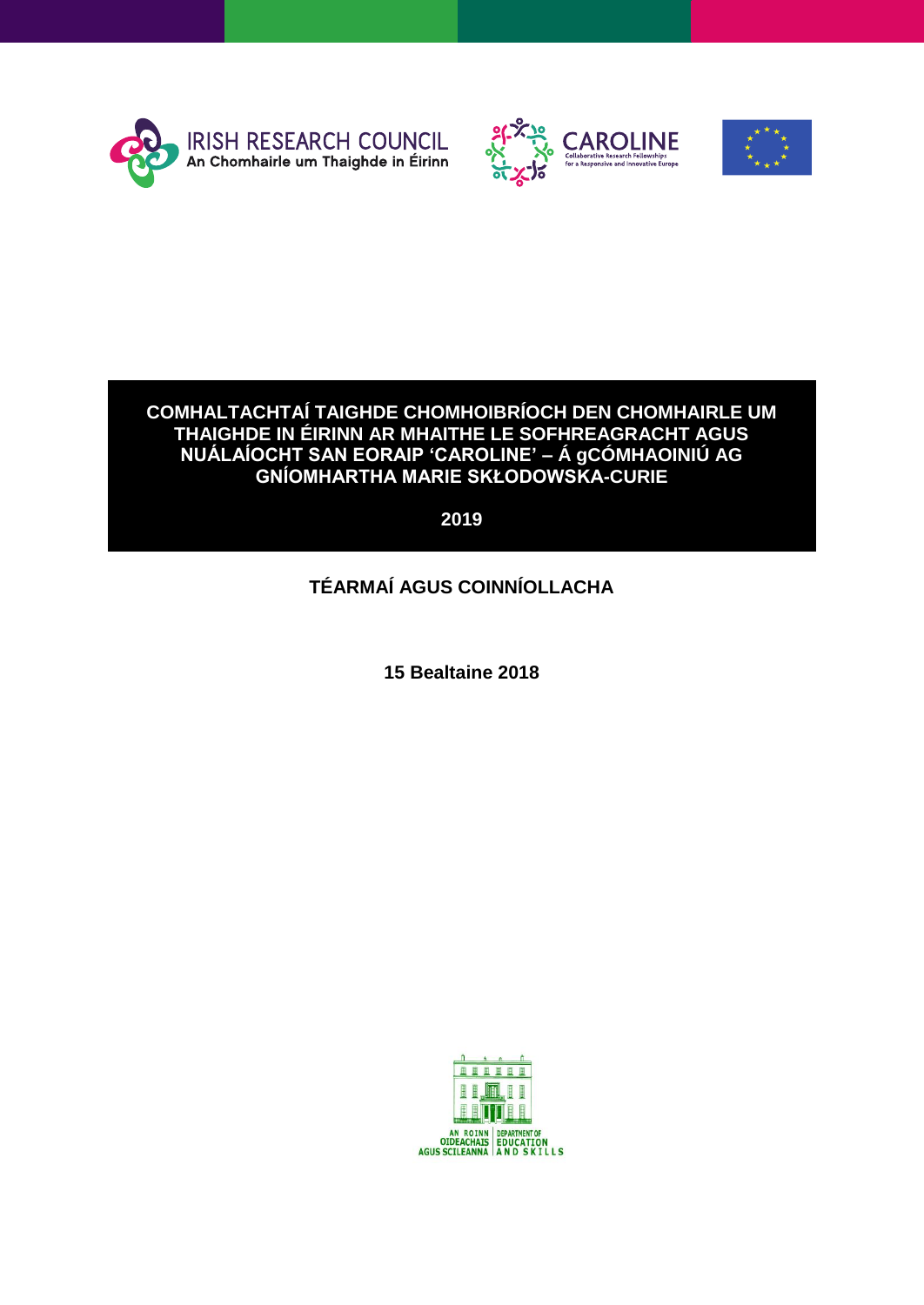| $\mathbf 1$ . |                                                                               |  |  |  |
|---------------|-------------------------------------------------------------------------------|--|--|--|
| 2.            |                                                                               |  |  |  |
| 3.            |                                                                               |  |  |  |
| 4.            |                                                                               |  |  |  |
| 5.            | STRUCHTÚR AGUS LUACH NA nDÁMHACHTAINÍ COMHALTACHTA10                          |  |  |  |
| 6.            |                                                                               |  |  |  |
|               |                                                                               |  |  |  |
|               |                                                                               |  |  |  |
|               |                                                                               |  |  |  |
|               |                                                                               |  |  |  |
|               |                                                                               |  |  |  |
|               |                                                                               |  |  |  |
|               |                                                                               |  |  |  |
| 7.            |                                                                               |  |  |  |
|               | Foilseacháin agus aitheantas ar mhaoiniúchán ón gComhairle agus ón gCoimisiún |  |  |  |
|               |                                                                               |  |  |  |
| 8.            |                                                                               |  |  |  |
|               |                                                                               |  |  |  |
|               |                                                                               |  |  |  |
| 9.            |                                                                               |  |  |  |
|               |                                                                               |  |  |  |
|               |                                                                               |  |  |  |
|               |                                                                               |  |  |  |
|               |                                                                               |  |  |  |
|               |                                                                               |  |  |  |
|               |                                                                               |  |  |  |
|               |                                                                               |  |  |  |
|               |                                                                               |  |  |  |
|               |                                                                               |  |  |  |
|               |                                                                               |  |  |  |
|               |                                                                               |  |  |  |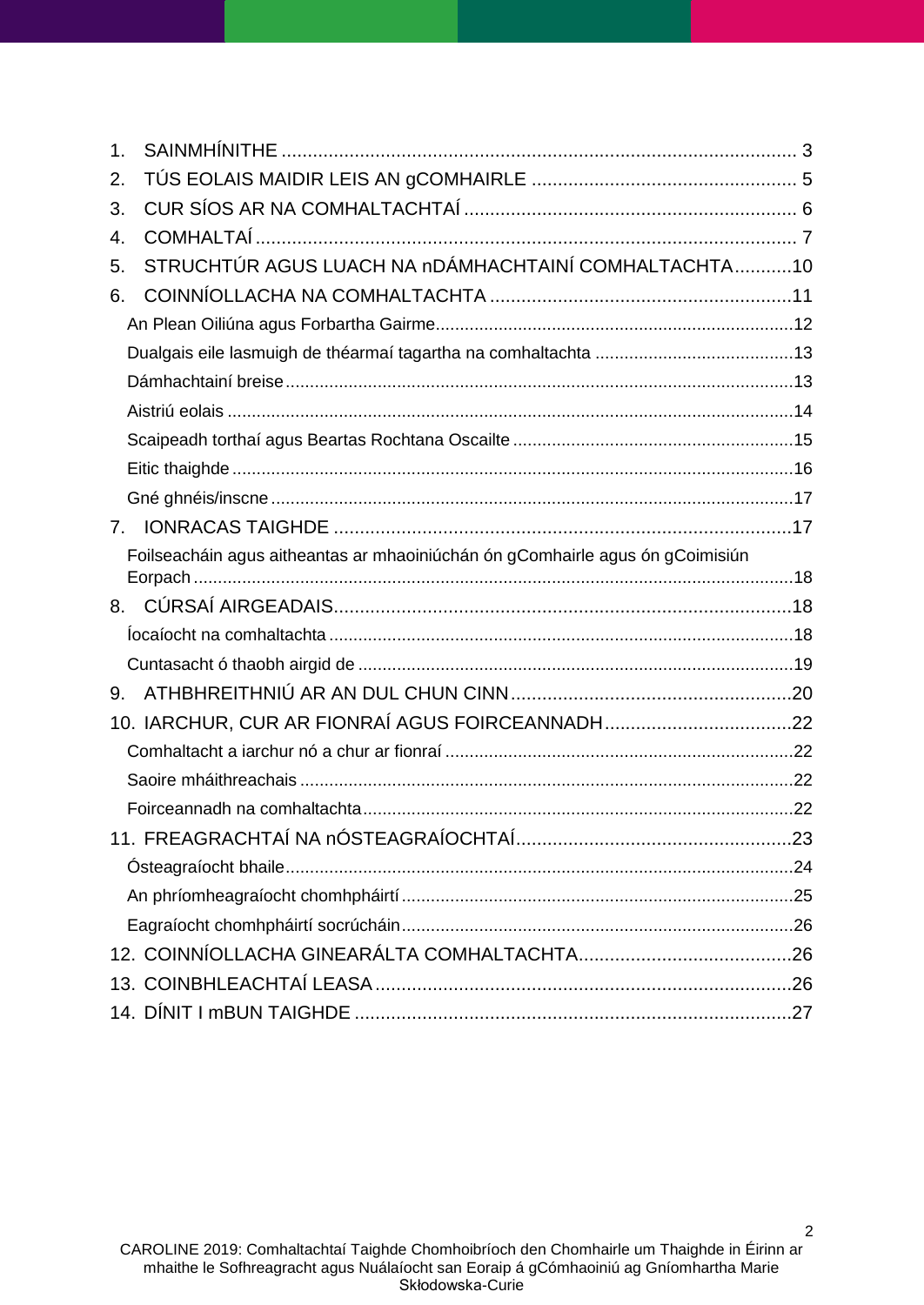# **TÉARMAÍ AGUS COINNÍOLLACHA**

# <span id="page-2-0"></span>**1. SAINMHÍNITHE**

 $\overline{a}$ 

- 1.1 Ciallóidh **meantóir acadúil** an duine nó na daoine a bheidh freagrach as tacaíocht a thabhairt don chomhalta, agus meantóireacht a dhéanamh ar an gcomhalta, agus as caighdeán acadúil an taighde a dhéantar faoin gcomhaltacht a chinntiú. Ba cheart don mheantóir acadúil a bheith ina b(h)all den fhoireann acadúil san ósteagraíocht bhaile bheartaithe agus ba cheart go mbeadh sé/sí ag súil le bheith fostaithe san ósteagraíocht bhaile bheartaithe ar feadh thréimhse iomlán na comhaltachta. Tá cead ag meantóirí acadúla tacú le breis is comhalta amháin faoi gach ceann den dá chineál comhaltachta CAROLINE atá ar fáil sa ghairm.
- 1.2 Ciallóidh **tír ghaolmhar** tír nach ballstát den Aontas Eorpach (AE) í agus ar tír í a bhaineann le Horizon 2020. Tá liosta tíortha gaolmhara foilsithe ag an gCoimisiún Eorpach agus tá sé <u>ar fáil ar líne<sup>1</sup></u>.
- 1.3 Is é **CAROLINE** teideal tionscadail Chomhaltachtaí Taighde Chomhoibríoch na Comhairle um Thaighde in Éirinn ar mhaithe le Sofhreagracht agus Nuálaíocht san Eoraip, agus é á chómhaoiniú ag Gníomhartha Marie Skłodowska-Curie $^2$ .
- 1.4 Ciallóidh **an Chomhairle** an Chomhairle um Thaighde in Éirinn.
- 1.5 Is éard is **taighdeoir cleachtach** ann duine a bhfuil céim dhochtúra aige/aici nó duine ag a bhfuil taithí coibhéis ceithre bliana taighde lánaimseartha ar a laghad nuair a earcaítear é/í.
- 1.6 Ciallóidh **comhalta** nó **comhalta CAROLINE** an duine a mbronntar comhaltacht CAROLINE air/uirthi. Beidh comhaltaí CAROLINE ina gcomhaltaí de chuid 'Marie Skłodowska-Curie'.
- 1.7 Ciallóidh **comhaltacht** nó **comhaltacht CAROLINE** Comhaltacht Taighde Chomhoibríoch CAROLINE ón gComhairle um Thaighde in Éirinn ar mhaithe le Sofhreagracht agus Nuálaíocht san Eoraip, comhaltacht atá á cómhaoiniú ag Gníomhartha Marie Skłodowska-Curie mar atá mínithe sa Litir Thairisceana.
- 1.8 Ciallóidh **ciste comhaltachta** an maoiniú don chomhaltacht.
- 1.9 Tomhaistear **coibhéis taithí taighde lánaimseartha** ón dáta a bronnadh an chéim ar an taighdeoir a d'fhág go bhfuil sé/sí i dteideal gabháil do dhochtúireacht go foirmiúil, bíodh sé sin sa tír ina bhfuarthas an chéim, sa tír inar earcaíodh an taighdeoir nó sa tír inar cuireadh amach ar iasacht é/í.
- 1.10 Ciallóidh **téarma maoiniúcháin** an tréimhse idir dáta tosaithe oifigiúil agus dáta críochnaithe comhaontaithe na comhaltachta.
- <span id="page-2-1"></span>1.11 **Institiúid Ardoideachais (IAO):** Chun críche na gcomhaltachtaí seo, beidh na nithe seo a leanas i gceist le IAO in Éirinn, (mar atá sainmhínithe i bhforáil [1.16\)](#page-3-0): de réir bhrí Alt a hAon d'Acht an Údaráis um Ard-Oideachas, 1971; agus/nó formheasta chun críocha Thionscnamh na dTáillí in Aisce; agus/nó bheith ag fáil maoiniú poiblí de shaghas éigin eile ón Roinn Oideachais agus Scileanna. Tá liosta IAOnna incháilithe in Éirinn curtha ar fáil ar [shuíomh gréasáin na Comhairle](http://research.ie/assets/uploads/2017/05/eligible_heis_rpos_in_ireland_August2017.pdf)<sup>3</sup>.
- 1.12 Ciallóidh **ósteagraíocht bhaile** an IAO aitheanta in Éirinn nó an Eagraíocht Déanta Taighde (EDT, mar atá sainmhínithe i bhforáil [1.24\)](#page-4-1) a bheidh ag fostú

<sup>&</sup>lt;sup>1</sup> [http://ec.europa.eu/research/participants/data/ref/h2020/grants\\_manual/hi/3cpart/h2020-hi-list](http://ec.europa.eu/research/participants/data/ref/h2020/grants_manual/hi/3cpart/h2020-hi-list-ac_en.pdf)[ac\\_en.pdf](http://ec.europa.eu/research/participants/data/ref/h2020/grants_manual/hi/3cpart/h2020-hi-list-ac_en.pdf)

 $^{\text{2}}$  Tá maoiniú faighte ag an tionscadal seo ó chlár taighde agus nuálaíochta Horizon 2020 de chuid an $\,$ Aontais Eorpaigh faoi chomhaontú deontais Marie Skłodowska-Curie Uimh. 713279.<br><sup>3</sup> http://seserch.js/sesets/unlaads/2047/05/sligible, heia. rase in. ireland. August201 [http://research.ie/assets/uploads/2017/05/eligible\\_heis\\_rpos\\_in\\_ireland\\_August2017.pdf](http://research.ie/assets/uploads/2017/05/eligible_heis_rpos_in_ireland_August2017.pdf)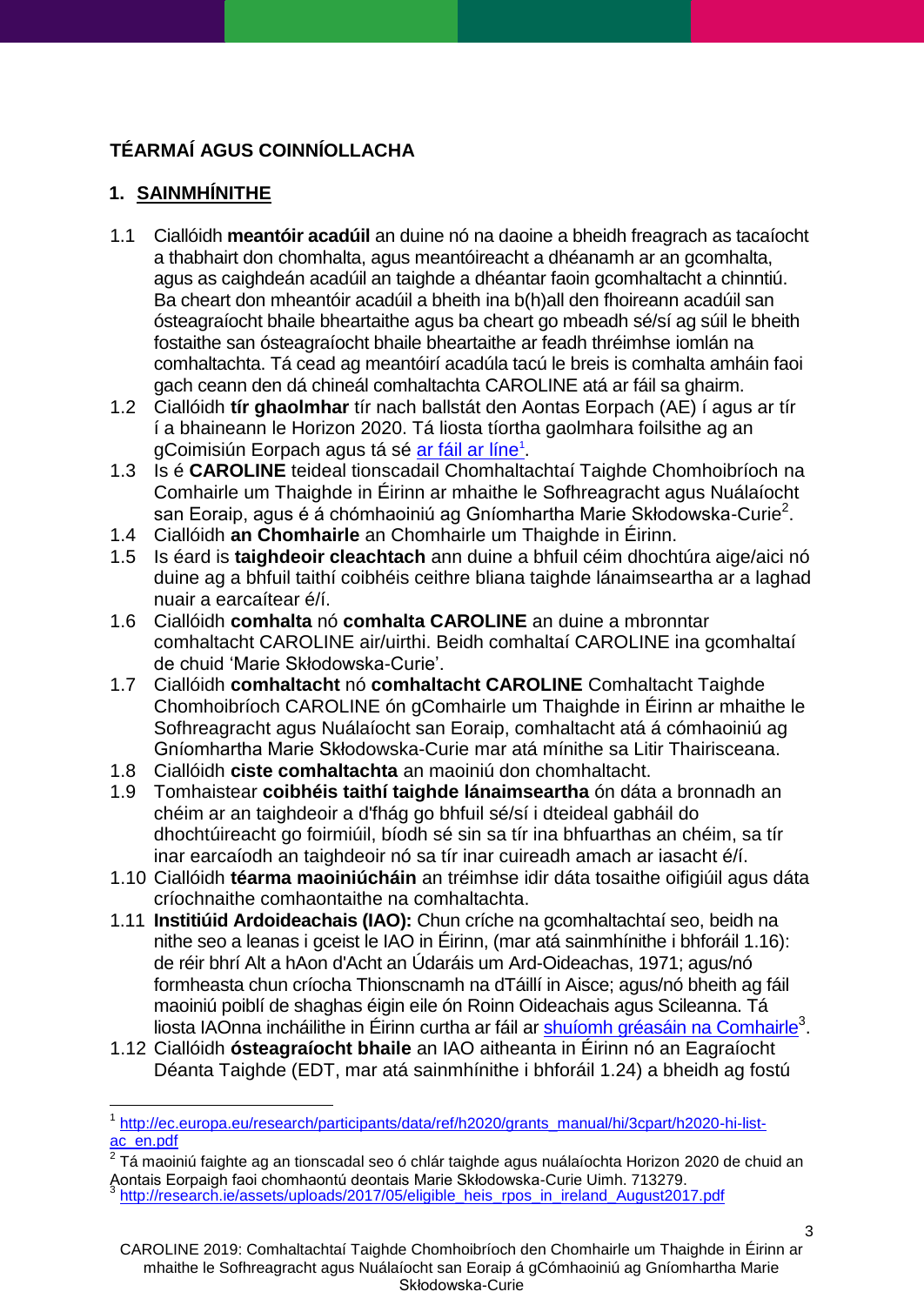an chomhalta ar feadh thréimhse iomlán na comhaltachta agus an áit a mbeidh an chomhaltacht á coinneáil.

- 1.13 Tagraíonn **ósteagraíocht** d'ósteagraíocht bhaile, do phríomheagraíocht chomhpháirtí agus d'eagraíocht chomhpháirtí socrúcháin ar bith le chéile.
- 1.14 Ciallóidh **eagraíocht idir-rialtasach (EIR)** aonán atá cruthaithe trí chonradh idir dhá stát cheannasacha nó níos mó, nó EIR eile chun obair a dhéanamh de mheon maith ar cheisteanna comhleasa.
- <span id="page-3-2"></span>1.15 Ciallóidh **eagraíocht idirnáisiúnta (EI)** (i) eagraíocht idir-rialtasach ar bith nó (ii) eagraíocht neamhrialtasach ar bith a bhfuil ballra, scóip nó láithreacht idirnáisiúnta ag baint léi. Meastar eagraíochtaí sainleasa Eorpacha a bheith ina n-eagraíochtaí idirnáisiúnta chun críche na scéime.
- <span id="page-3-0"></span>1.16 Ciallóidh **Éire** Poblacht na hÉireann chun críche na scéime.
- 1.17 Ciallóidh **príomheagraíocht chomhpháirtí** eagraíocht neamhrialtasach ar bith nó eagraíocht idirnáisiúnta ar bith mar atá sainmhínithe i bhforálacha [1.18](#page-3-1) agus [1.15.](#page-3-2) Tá cead ag príomheagraíocht chomhpháirtí tacú le breis is comhalta amháin faoin dá chineál comhaltachta CAROLINE, fad is go bhfuil an cumas agus bonneagar aici atá de dhíth le tacú leis an obair thaighde bhainteach agus chun oiliúint a chur ar fáil do bhreis is comhalta amháin, má éiríonn le breis is togra amháin. De réir aidhm na scéime chun tacú le soghluaisteacht idirearnálach, níl institiúidí oideachais i dteideal a bheith mar an phríomheagraíocht chomhpháirtí fiú má chomhlíonann siad an sainmhíniú d'eagraíocht neamhrialtasach nó d'eagraíocht idirnáisiúnta.
- <span id="page-3-1"></span>1.18 Ciallóidh **eagraíocht neamhrialtasach** (ENR) eagraíocht neamhrialtasach ar bith atá ina haonán dlíthiúil, a bhfuil struchtúr bunaithe rialachais ann (amhail bord stiúrthóirí), atá saor ó rialú rialtais agus atá ag obair chun tacú le leas an phobail seachas chun brabús a dhéanamh. Tá cead ag an ENR maoiniú poiblí a fháil fad is go gcoinníonn sí a stádas neamhspleách. Is féidir téarmaíocht éagsúil a úsáid amhail 'eagraíocht shibhialta/eagraíocht sochaí sibhialta' nó eagraíocht 'neamhbhrabúis' a úsáid. D'fhéadfadh cineálacha éagsúla ENRanna a bheith ann (náisiúnta/idirnáisiúnta, carthanais, grúpaí pobail, srl.) agus iad suite/ag obair i dtír ar bith.
- 1.19 Ciallóidh **céim amuigh** iasacht éigeantach an chomhalta dá p(h)ríomheagraíocht chomhpháirtí taobh amuigh d'Éirinn i mbliain 1 de chomhaltacht idirnáisiúnta CAROLINE (féach [3.4.2\)](#page-6-1). Tá an chéim amuigh éigeantach.
- <span id="page-3-4"></span>1.20 Ciallóidh **socrúchán** sannadh sealadach roghnach an chomhalta don eagraíocht chomhpháirtí socrúchán de réir mar atá ceadaithe ag an gComhairle, d'fhonn gabháil do na gníomhaíochtaí taighde/gairme/oiliúna agus forbartha a bhaineann leis an gcomhaltacht, fad is atá sé/sí ag obair san eagraíocht chomhpháirtí socrúcháin. Déantar socrúcháin laistigh de thréimhse na comhaltachta agus ní síneadh ar an tréimhse sin atá iontu. Tá socrúcháin faoi réir riachtanais soghluaisteachta mar atá sainithe i bhforáil [4.5.](#page-7-0) Is é an chomhéifeacht cheartúcháin tíre atá le cur i bhfeidhm ar thuarastal an chomhalta fad is atá sé/sí i mbun socrúcháin ná comhéifeacht na tíre sin ina mbeadh cónaí ar an gcomhalta mura mbeadh an socrúchán ar siúl.
- 1.21 Ciallóidh **meantóir socrúcháin** duine nó daoine atá fostaithe ag an eagraíocht chomhpháirtí socrúcháin agus atá ainmnithe ag an eagraíocht chomhpháirtí socrúcháin (féach [1.22\)](#page-3-3) le bheith freagrach as tacú leis an gcomhalta, agus meantóireacht a dhéanamh air/uirthi, maidir le rannpháirtíocht na heagraíochta comhpháirtí socrúcháin sa chomhaltacht.
- <span id="page-3-3"></span>1.22 Ciallóidh **eagraíocht chomhpháirtí socrúcháin** ENR/EI nó eagraíocht bhrabúsach ar bith a dhéanann comhaontú leis an gcomhalta agus le hósteagraíocht bhaile an chomhalta le haghaidh socrúchán roghnach faoin gcomhaltacht.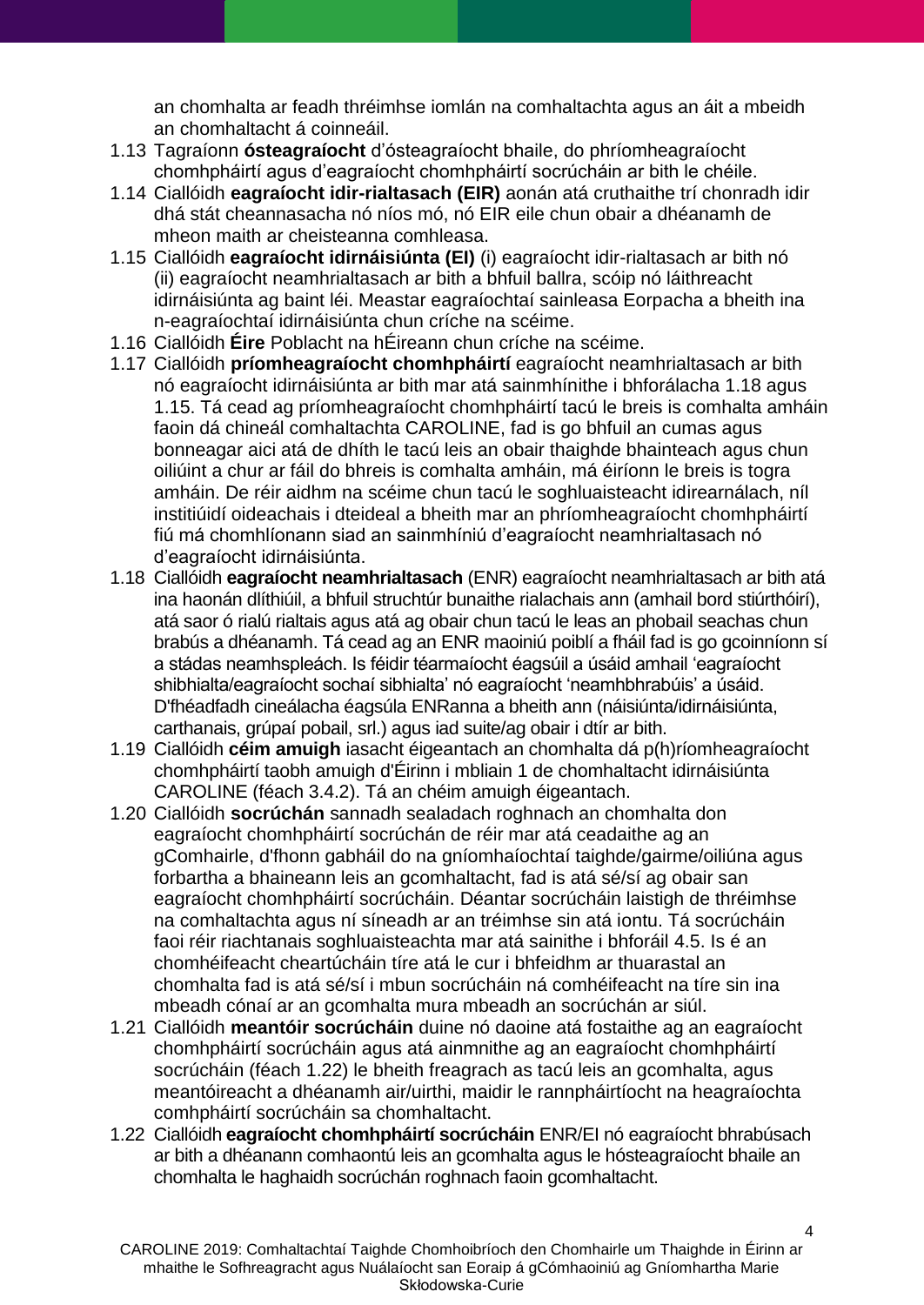- 1.23 Is comhlacht maoiniúcháin é an **Ghníomhaireacht Feidhmiúcháin Taighde** (GFT) atá cruthaithe ag an gCoimisiún Eorpach. Déanann an GFT bainistiú ar chuid mhór de Horizon 2020, lena n-áirítear Gníomhartha Marie Skłodowska-Curie.
- <span id="page-4-1"></span>1.24 **Eagraíocht déanta taighde (EDT)** Chun críocha comhaltachtaí CAROLINE, is é is EDT incháilithe ann eagraíocht ag a bhfuil an acmhainneacht inmheánach chun tabhairt faoi thaighde trína gcuirtear le bonn taighde na hÉireann agus trína bhfairsingítear é ar bhonn ábhartha, agus atá in ann acmhainneacht neamhspleách a léiriú chun tabhairt faoi chláir/thionscadail taighde agus iad sin a stiúradh, mar atá faofa ag an gComhairle. Tá liosta de EDTanna incháilithe curtha ar fáil ar [shuíomh gréasáin na Comhairle](http://research.ie/assets/uploads/2017/05/eligible_heis_rpos_in_ireland_August2017.pdf)<sup>4</sup>.
- 1.25 Ciallóidh **tionscadal taighde** an obair thaighde atá beartaithe ag an gcomhalta ina (h)iarratas le haghaidh CAROLINE agus é faofa ag an gComhairle um Thaighde in Éirinn.
- 1.26 Ciallóidh **céim fillte** bliain 2 de chomhaltacht idirnáisiúnta CAROLINE (féach [3.4.2\)](#page-6-1), nuair a bheidh an comhalta ag obair dá (h)ósteagraíocht bhaile. Tá an chéim fillte éigeantach.
- 1.27 Ciallóidh **iasacht** sannadh éigeantach sealadach an chomhalta don phríomheagraíocht chomhpháirtí de réir mar atá ceadaithe ag an gComhairle, d'fhonn gabháil do na gníomhaíochtaí taighde/gairme/oiliúna agus forbartha a bhaineann leis an gcomhaltacht, fad is atá sé/sí ag obair sa phríomheagraíocht chomhpháirtí. Ba cheart an iasacht a ghlacadh mar thréimhse leanúnach ama mar atá sonraithe don chineál ábhartha comhaltachta agus ní féidir é sin a bhriseadh i roinnt tréimhsí iasachta níos lú. Tá iasachtaí faoi réir riachtanais soghluaisteachta mar atá sainithe i bhforáil [4.5.](#page-7-0) Is é comhéifeacht cheartúcháin tíre na tíre ina mbeidh an comhalta lonnaithe fad is a bheidh sé/sí ar iasacht a chuirfear i bhfeidhm ar thuarastal an chomhalta ar feadh fhad na hiasachta.
- 1.28 Ciallóidh **meantóir iasachta** an duine nó na daoine atá fostaithe ag an bpríomheagraíocht chomhpháirtí agus atá sainithe ag an bpríomheagraíocht chomhpháirtí a bheith freagrach as tacú leis an gcomhalta agus meantóireacht a dhéanamh air/uirthi maidir le rannpháirtíocht na príomheagraíochta comhpháirtí sa chomhaltacht.
- 1.29 Ciallóidh **am an earcaithe** an spriocdháta faoina bhfaomhann an Bord Measúnachta Idirnáisiúnta Istigh an liosta aicmithe deiridh. I gcás ghairm CAROLINE 2019, is é an dáta seo ná an 1 Eanáir 2019.

# <span id="page-4-0"></span>**2. TÚS EOLAIS MAIDIR LEIS AN gCOMHAIRLE**

- 2.1 Is é **bunchuspóir na Comhairle pobal taighde beoga agus cruthaitheach a chumasú agus a chothú in Éirinn<sup>5</sup> .** Is gníomhaireacht ghaolmhar í an Chomhairle den Roinn Oideachais agus Scileanna agus oibríonn sí faoi choimirce an Údaráis um Ard-Oideachas. Tá sé ina phríomhfheidhm ag an gComhairle tacú le taighde den chéad scoth ar fud na ndisciplíní agus na gcéimeanna go léir den ghairm bheatha. Tá ról ar leith ag an gComhairle freisin maidir le tacú le taighde atá dírithe ar an tsochaí, agus tá comhpháirtíochtaí curtha ar bun aici ar fud an rialtais agus na sochaí sibhialta.
- 2.2 Cuireann an Chomhairle deiseanna ilghnéitheacha gairme beatha chun cinn do thaighdeoirí trí obair i gcomhar le hearnálacha fiontraíochta agus neamhacadúla i gcoitinne.

 4 [http://research.ie/assets/uploads/2017/05/eligible\\_heis\\_rpos\\_in\\_ireland\\_August2017.pdf](http://research.ie/assets/uploads/2017/05/eligible_heis_rpos_in_ireland_August2017.pdf)

<sup>5</sup> <http://research.ie/about-us/>

CAROLINE 2019: Comhaltachtaí Taighde Chomhoibríoch den Chomhairle um Thaighde in Éirinn ar mhaithe le Sofhreagracht agus Nuálaíocht san Eoraip á gCómhaoiniú ag Gníomhartha Marie Skłodowska-Curie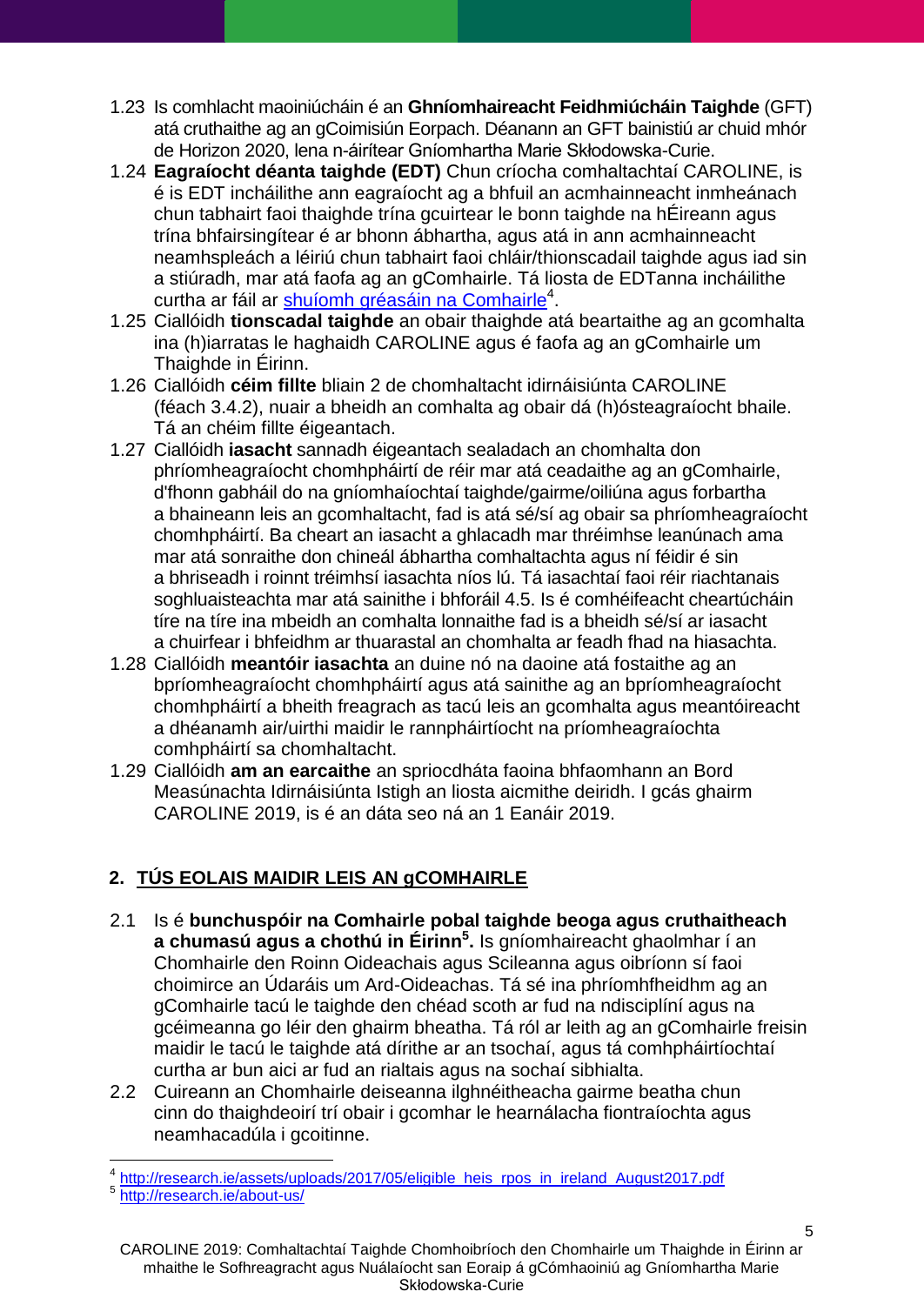# <span id="page-5-0"></span>**3. CUR SÍOS AR NA COMHALTACHTAÍ**

- 3.1 Tá maoiniú bronnta ar an gComhairle ag an gCoimisiún Eorpach faoi Horizon 2020 / Gníomhartha Marie Skłodowska-Curie chun cómhaoiniú a dhéanamh ar scéim comhaltachtaí taighde ina mbeidh gnéithe soghluaisteachta idirnáisiúnta, idirearnálacha agus idirdhisciplíneacha. Is iad aidhmeanna na gcomhaltachtaí tacú le taighdeoirí cleachtacha oiriúnacha ardcháilithe i ndisciplín ar bith:
	- taighde a dhéanamh a bhaineann le téama uileghabhálach na forbartha inbhuanaithe domhanda, mar atá leagtha amach faoi [Chlár Oibre na](http://www.un.org/ga/search/view_doc.asp?symbol=A/RES/70/1&Lang=E)  [Náisiún Aontaithe le haghaidh 2030](http://www.un.org/ga/search/view_doc.asp?symbol=A/RES/70/1&Lang=E) i gcomhair rathúnas eacnamaíoch, forbairt shóisialta agus cosaint an chomhshaoil do chách<sup>6</sup>;
	- comhoibriú idirnáisiúnta a dhéanamh le ENR nó EInna oiriúnacha;
	- taithí a fháil ar an tsoghluaisteacht idirnáisiúnta agus leas a bhaint aisti;
	- leas a bhaint as deiseanna bainteacha oiliúna agus forbartha gairme;
	- méadú a dhéanamh ar an seans atá acu post sinsearach taighde a fháil amach anseo, post san earnáil neamhacadúil san áireamh.
- 3.2 Beidh comhaltachtaí CAROLINE faoi réir na dtéarmaí agus coinníollacha atá sonraithe sa chomhaontú deontais maidir leis an scéim comhaltachta a bhí sínithe ag an nGníomhaireacht Feidhmiúcháin Taighde faoin gcumhacht atá tarmligthe ag an gCoimisiún Eorpach agus ag an Údarás um Ard-Oideachas. Tá [sampla den](http://ec.europa.eu/research/participants/data/ref/h2020/mga/msca/h2020-mga-msca-cofund-mono_en.pdf)  [chomhaontú deontais samhla ábhartha H2020-MSCA-COFUND-2015](http://ec.europa.eu/research/participants/data/ref/h2020/mga/msca/h2020-mga-msca-cofund-mono_en.pdf) ar fáil le haghaidh comhairliúcháin ar shuíomh gréasáin an Choimisiúin Eorpaigh<sup>7</sup>.
- 3.3 Ní mór go gcuirfí tús le gach comhaltacht ar an 1 Meitheamh 2019.
- 3.4 Tairgeann an Chomhairle dhá chineál comhaltachta CAROLINE. Níl cead ag iarratasóirí iarratas a chur isteach ach ar aon chomhaltacht amháin.

| Cineál comhaltachta         | <b>Tréimhse</b> | Láthair na comhaltachta                                                                         |
|-----------------------------|-----------------|-------------------------------------------------------------------------------------------------|
| Comhaltachtaí Éireannacha   | $24 \text{ mi}$ | Osteagraíocht bhaile agus iasacht<br>éigeantach do ENR/EI in Éirinn                             |
| Comhaltachtaí idirnáisiúnta | $24 \text{ mi}$ | ENR/EI taobh amuigh d'Éirinn ar<br>feadh bhliain 1 agus san<br>ósteagraíocht bhaile i mbliain 2 |

3.4.1 Beidh taighdeoirí a fhaigheann **comhaltacht Éireannach** ag obair in ósteagraíocht bhaile in Éirinn ar feadh dhá bhliain, agus tabharfar ar iasacht éigeantach iad ar feadh tréimhse idir sé agus dhá mhí dhéag i rith an ama seo do phríomheagraíocht chomhpháirtí atá lonnaithe in Éirinn agus socrúchán roghnach féideartha ar fáil chomh maith in eagraíocht chomhpháirtí socrúcháin (suas le trí mhí). Féadfaidh an phríomheagraíocht chomhpháirtí a bheith bunaithe go dlíthiúil lasmuigh d'Éirinn ar choinníoll go bhfuil láithreacht

 $\overline{a}$ 

<sup>6</sup> [http://www.un.org/ga/search/view\\_doc.asp?symbol=A/RES/70/1&Lang=E](http://www.un.org/ga/search/view_doc.asp?symbol=A/RES/70/1&Lang=E)

<sup>&</sup>lt;sup>7</sup> [http://ec.europa.eu/research/participants/data/ref/h2020/mga/msca/h2020-mga-msca-cofund](http://ec.europa.eu/research/participants/data/ref/h2020/mga/msca/h2020-mga-msca-cofund-mono_en.pdf)[mono\\_en.pdf](http://ec.europa.eu/research/participants/data/ref/h2020/mga/msca/h2020-mga-msca-cofund-mono_en.pdf)

CAROLINE 2019: Comhaltachtaí Taighde Chomhoibríoch den Chomhairle um Thaighde in Éirinn ar mhaithe le Sofhreagracht agus Nuálaíocht san Eoraip á gCómhaoiniú ag Gníomhartha Marie Skłodowska-Curie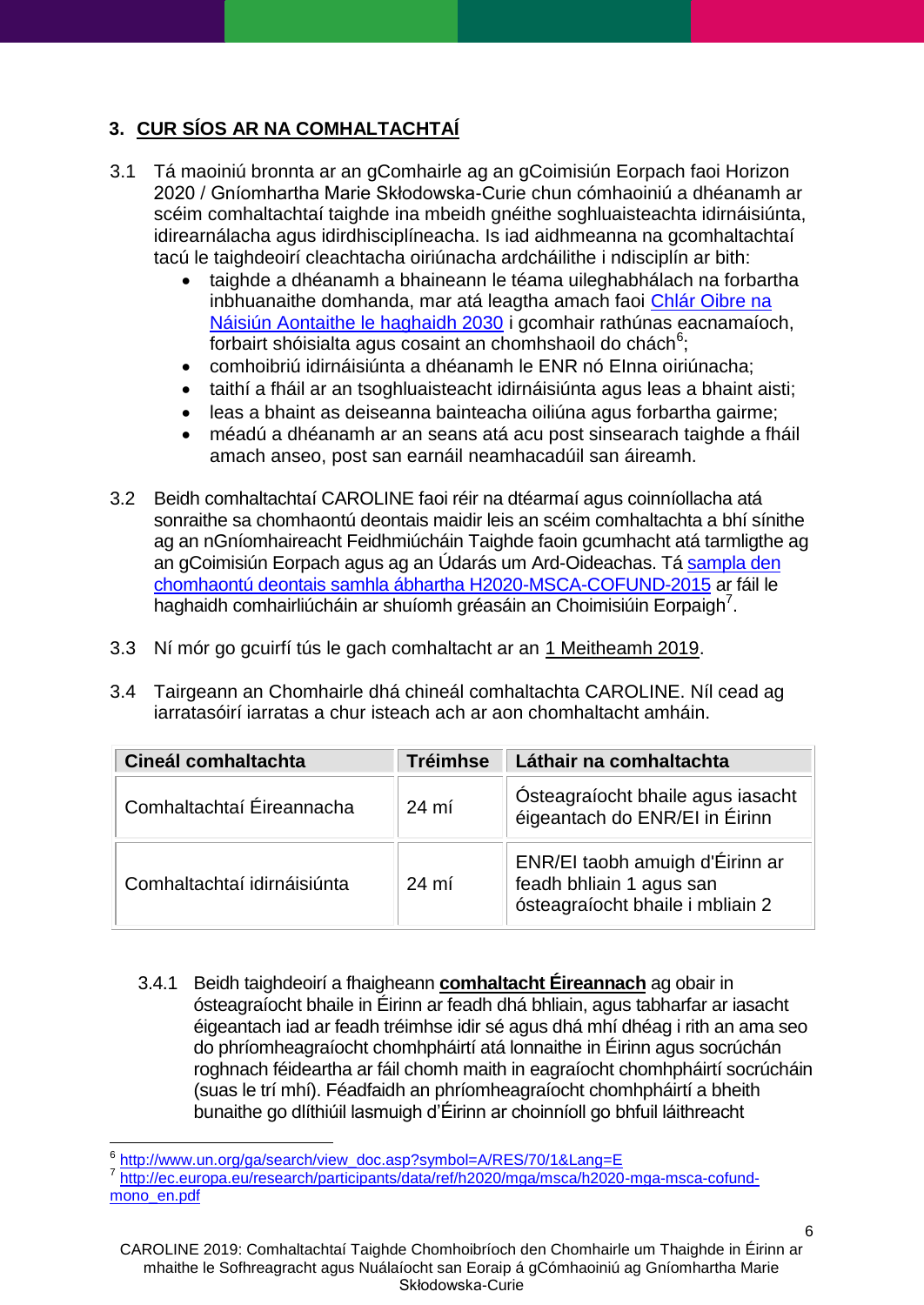fhisiceach aige (oifig, acmhainní taighde srl) in Éirinn agus gur féidir leis an tacaíocht riachtanach a thabhairt don taighde atá lonnaithe in Éirinn.

- <span id="page-6-1"></span>3.4.2 Caithfidh taighdeoirí a bhfuil **comhaltacht idirnáisiúnta** bronnta orthu an chéad bhliain ar iasacht ag a bpríomheagraíocht chomhpháirtí taobh amuigh d'Éirinn agus déanfaidh siad céim éigeantach fillte ar feadh bliain amháin ina n-ósteagraíocht bhaile in Éirinn, agus seans ann go bhféadfaidís socrúchán roghnach a dhéanamh in eagraíocht chomhpháirtí socrúcháin. D'fhéadfadh socrúcháin a bheith ar siúl ar feadh suas le trí mhí sa chéim amuigh agus sa chéim fillte araon. Ní mór gurbh in áiteanna lasmuigh d'Éirinn a bheadh na socrúcháin a dhéantar le linn na céime amuigh lonnaithe.
- 3.5 Ba chóir go gcuirfeadh socrúcháin go mór le tionchar na comhaltachta.
- 3.6 Bronntar dámhachtainí faoi scéim comhaltachtaí CAROLINE ar an gcomhalta aonair; ach féach freisin foráil [5.1](#page-9-1) agus [6.2](#page-11-1) thíos.

## <span id="page-6-0"></span>**4. COMHALTAÍ**

- 4.1 Roghnófar comhaltaí le haghaidh dhámhachtainí CAROLINE tar éis nós imeachta roghnúcháin trédhearcach atá bunaithe ar fhiúntas, agus é neamhchlaonta agus cothrom, rud a bheidh bunaithe ar athbhreithniú piaraí idirnáisiúnta. Tá sonraí faoin bpróiseas agus na critéir mheasúnachta curtha ar fáil sa Treoir d'Iarratasóirí.
- 4.2 Ní dhéanfar measúnú ach ar iarratais chomhlánaithe atá seolta isteach ag iarratasóirí incháilithe le tacaíocht ó phríomheagraíochtaí comhpháirtí incháilithe agus, pé áit ar infheidhme, ag eagraíochtaí comhpháirtí socrúcháin.

#### *Critéir cháilitheachta*

 $\overline{a}$ 

- 4.3 Ní mór do gach iarratasóir CAROLINE na critéir a chomhlíonadh le haghaidh **ceann amháin den dá chineál taighdeora chleachtaigh seo a leanas**:
	- 4.3.1Taighdeoir cleachtach chineál 1
		- 4.3.1.1 bronnadh céim dhochtúra ar an duine seo taobh istigh den tréimhse seacht mbliana sular earcaíodh é/í. Cuirtear sosanna gairme incháilithe ar feadh tréimhsí suas le cúig bliana san áireamh<sup>8</sup>. Cuirfear dáta bronnta na céime san áireamh chun críocha an choinníll seo.
	- 4.3.2Taighdeoir cleachtach chineál 2
		- 4.3.2.1 duine nach bhfuil céim dhochtúra aige/aici, ach a bhfuil céim mháistreachta nó fochéim aige/aici amhail céim bhaitsiléara nó a comhionann<sup>9</sup>, rud a chuireann ar a chumas gabháil do dhochtúireacht in Éirinn nó sa tír ina bhfuarthas an cháilíocht; agus

 $^8$  Cuimsíonn sosanna gairme incháilithe saoire mháithreachais nó saoire chúramóirí, mar shampla.  $9$  Céimeanna arb ionann iad agus céim mháistreachta leibhéal 9 nó céim bhaitsiléara onóracha leibhéal 8 ar Chreat Náisiúnta Cáilíochtaí na hÉireann; féach<http://www.nfq-qqi.com/index.html>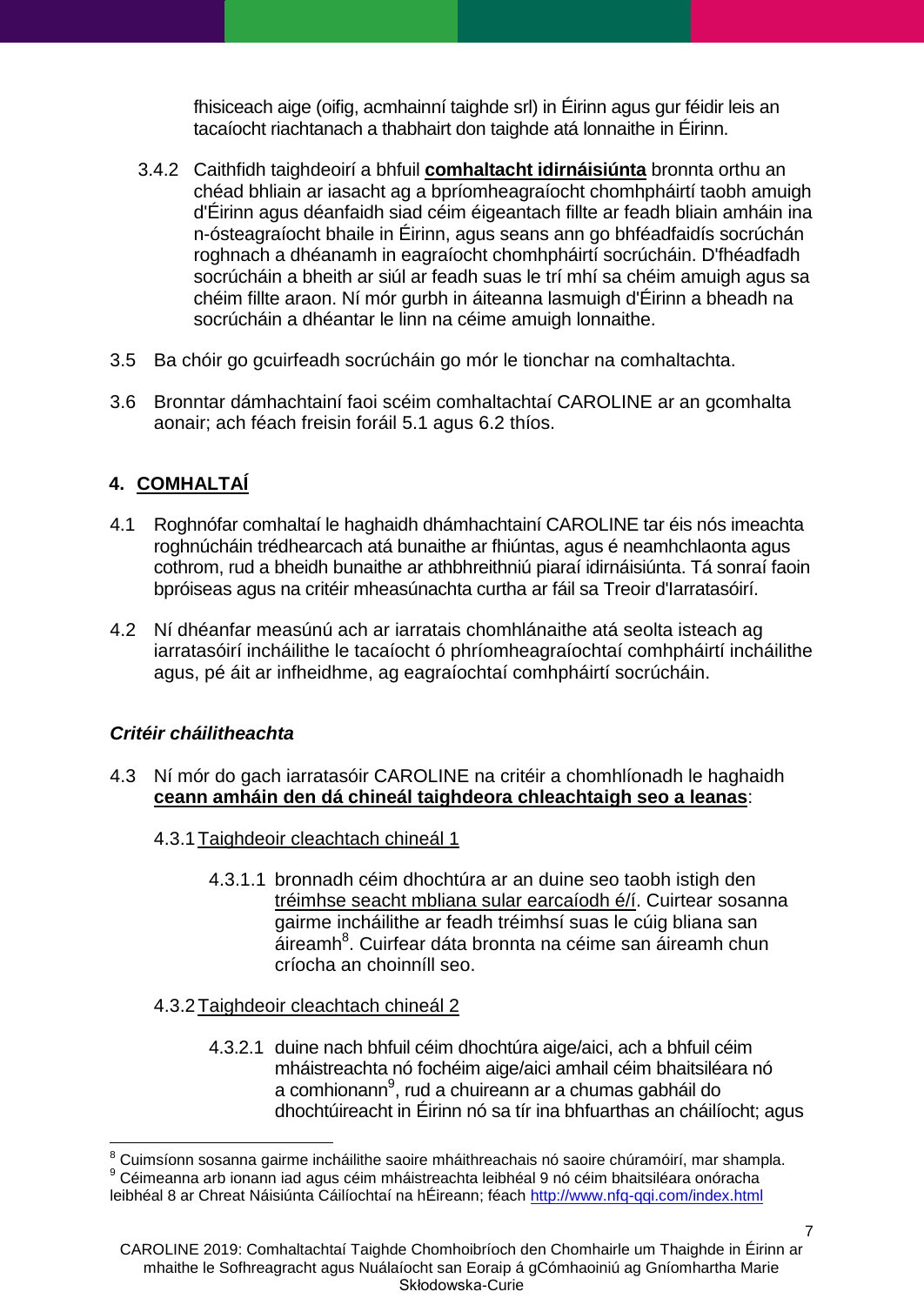- 4.3.2.2 sular earcaíodh é/í, bhí coibhéis ceithre bliana de thaithí taighde lánaimseartha ar a laghad aige/aici tar éis na cáilíochta a chuirfeadh ar a c(h)umas gabháil do dhochtúireacht in Éirinn nó sa tír ina bhfuarthas an cháilíocht.
- 4.4 Ní mór do chomhaltaí CAROLINE a bheith in ann cumarsáid a dhéanamh trí Bhéarla ar an gcaighdeán riachtanach. Beidh gá le ráiteas a dheimhníonn an méid seo ón ósteagraíocht bhaile mar chuid d'fhaomhadh an iarratais.
- <span id="page-7-0"></span>4.5 Riachtanais soghluaisteachta:

#### 4.5.1 Iarratasóirí na **comhaltachta Éireannaí**:

- 4.5.1.1 Is éard is iarratasóirí incháilithe ann ná na daoine siúd a bhfuil náisiúntacht nó cónaitheacht ar bith ag baint leo nach raibh in Éirinn ná sa tír ina bhfuil an socrúchán beartaithe le bheith, más bainteach, le breis is dhá mhí dhéag sna trí bliana roimh an earcú.
- 4.5.1.2 Maidir le teifigh faoi Choinbhinsiún na Ginéive, ní dhéanfar fad an nós imeachta teifigh a chur san áireamh mar thréimhse chónaithe in Éirinn agus/ná sa tír ina bhfuil an socrúchán beartaithe le bheith ar siúl, más bainteach.

#### 4.5.2 Iarratasóirí na **comhaltachta idirnáisiúnta**:

- 4.5.2.1 Is éard is iarratasóirí incháilithe ann ná na daoine siúd nach raibh sa tír ina bhfuil an iasacht bheartaithe le bheith ar siúl ná sa tír ina bhfuil an socrúchán beartaithe le bheith ar siúl, más bainteach, le breis is dhá mhí dhéag sna trí bliana roimh an earcú.
- 4.5.2.2 Maidir le teifigh faoi Choinbhinsiún na Ginéive, ní dhéanfar fad an nós imeachta teifigh a chur san áireamh mar thréimhse chónaithe sa tír ina bhfuil an iasacht le bheith ar siúl agus/ná sa tír ina bhfuil an socrúchán beartaithe le bheith ar siúl, más bainteach.
- 4.5.2.3 Má tá an iasacht le déanamh i dtír eile seachas ballstát (BS) den AE nó i dtír ghaolmhar, ní mór don iarratasóir a bheith ina náisiúnach/s(h)aoránach de bhallstát den AE nó de thír ghaolmhar, nó a bheith gníomhach go leanúnach i dtaighde ar feadh tréimhse choibhéiseach lánaimseartha cúig bliana i mballstát nó tír ghaolmhar sular earcaíodh é/í. Mura gcomhlíontar an coinníoll sin, measfar go mbeidh an t-iarratasóir neamh-incháilithe.
- 4.6 Níl cead ag comhaltaí CAROLINE comhaltacht iardhochtúireachta INSPIRE $^{10}$ , CARA<sup>11</sup> nó ELEVATE de chuid na Comhairle a bheith acu i láthair na huaire ná riamh cheana.

 $\overline{a}$ <sup>10</sup> Dámhachtainí bronnta ag IRCSET

<sup>11</sup> Dámhachtainí bronnta ag IRCHSS

CAROLINE 2019: Comhaltachtaí Taighde Chomhoibríoch den Chomhairle um Thaighde in Éirinn ar mhaithe le Sofhreagracht agus Nuálaíocht san Eoraip á gCómhaoiniú ag Gníomhartha Marie Skłodowska-Curie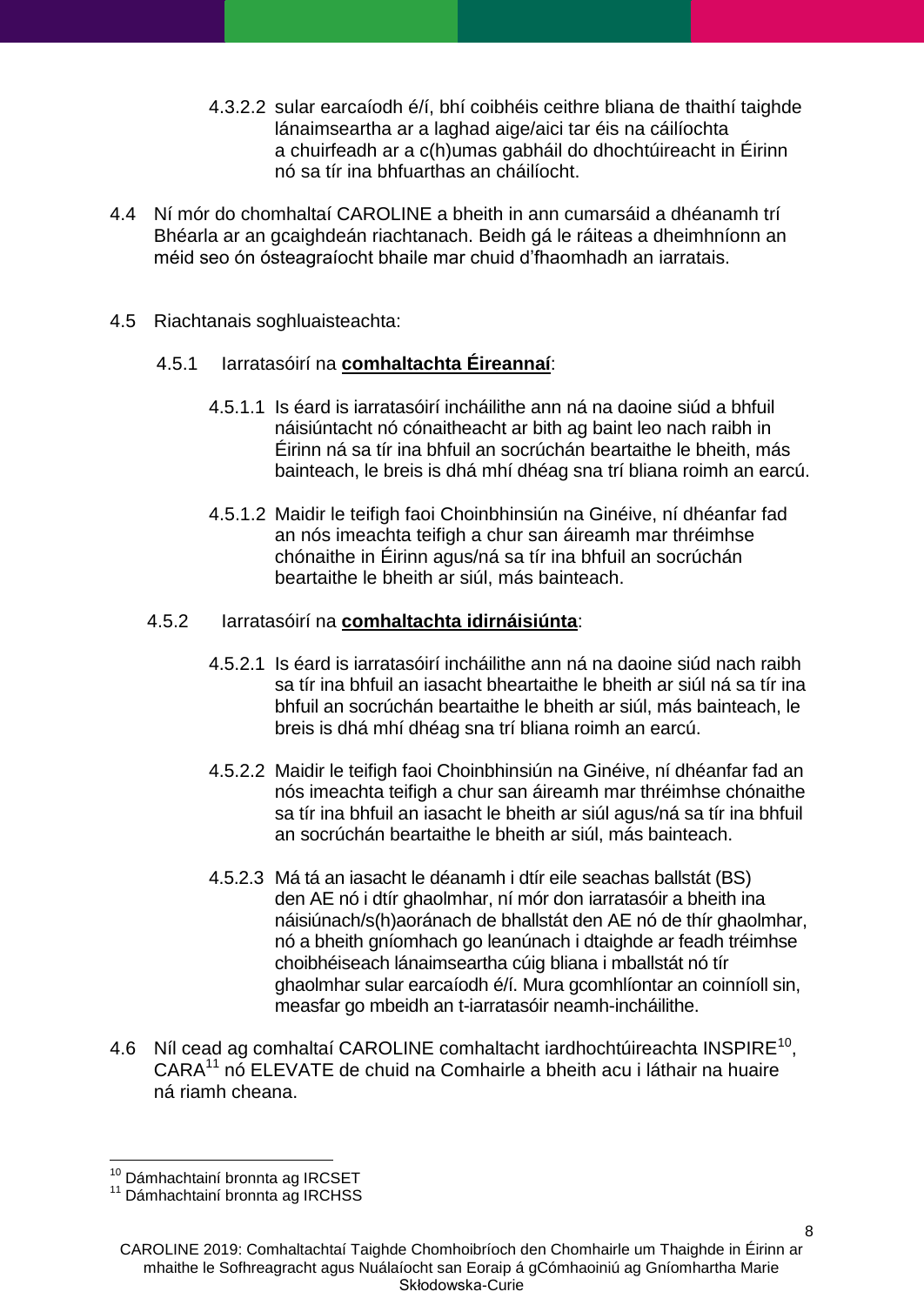- 4.7 Caithfidh nár chuir na hiarratasóirí dhá iarratas eile nár éirigh leo isteach ar an gclár roimhe seo.
- 4.8 Níl cead ag comhaltaí CAROLINE a bheith ina mbaill bhuana foirne in IAO/EDT in Éirinn a bheadh mar an ósteagraíocht bhaile don chomhaltacht.
- 4.9 Níl cead ag comhaltaí CAROLINE a bheith ina mbaill bhuana foirne den phríomheagraíocht chomhpháirtí bheartaithe.
- 4.10 Tá cead ag comhaltaí de náisiúntacht ar bith comhaltacht CAROLINE a bheith acu. Mar sin féin, ní mór do na comhaltaí rialacháin inimirce thír na hósteagraíochta baile agus na príomheagraíochta comhpháirtí a chomhlíonadh. Caithfidh tacaíocht a bheith ag comhaltaí CAROLINE óna n-óstinstitiúid maidir leis na rialacháin agus riachtanais sin más rud é nach náisiúnach de chuid ballstáit den AE iad.
- 4.11 Caithfidh comhaltaí idirnáisiúnta CAROLINE a bpríomháit chónaithe taobh amuigh d'Éirinn i dtír na hiasachta a choimeád i rith a gcéime amuigh agus in Éirinn le haghaidh na céime fillte den chomhaltacht. I gcás go bhfuil socrúchán roghnach beartaithe i dtír eile agus é faofa ag an gComhairle, beidh ar an gcomhalta a p(h)ríomháit chónaithe a choimeád i dtír an tsocrúcháin faofa.
- 4.12 Caithfidh comhaltaí Éireannacha a bpríomháit chónaithe in Éirinn a choimeád i rith fhad iomlán a gcomhaltachta Éireannaí CAROLINE. I gcás go bhfuil socrúchán roghnach beartaithe taobh amuigh d'Éirinn agus é faofa ag an gComhairle, beidh ar an gcomhalta a p(h)ríomháit chónaithe a choimeád i dtír an tsocrúcháin faofa.
- 4.13 I gcás na gcomhaltachtaí uile, beidh na socruithe inimirce agus an teidlíocht oibre in Éirinn le socrú idir an comhalta agus a (h)óstinstitiúid, agus le húdaráis bhainteacha an Stáit de réir mar is infheidhme.
- 4.14 Coimeádann an Chomhairle an ceart aici féin fianaise dhoiciméadach a iarraidh mar chuid den deimhniú cáilitheachta, tar éis spriocdháta na gairme. Má fhaightear amach go bhfuil an fhaisnéis atá curtha ar fáil ag an iarratasóir san fhoirm iarratais mícheart nó más rud é nach féidir é a fhíorú má iarrtar a leithéid, coimeádann an Chomhairle an ceart aici féin an dámhachtain a tharraingt siar.
- 4.15 Tá glacadh leis an dámhachtain faoi réir na dTéarmaí agus na gCoinníollacha seo agus na dTreoracha d'Iarratasóirí, arb iad, i dteannta na Litreach Tairisceana agus na Foirme Glactha comhlánaithe agus sínithe, an bonn faoina mbeidh an dámhachtain i seilbh an scoláire.
- 4.16 Is faoi réir na dTéarmaí agus na gCoinníollacha seo a bhíonn comhaltacht ag duine. Má sháraíonn comhalta aon cheann acu sin, d'fhéadfadh an Chomhairle an chomhaltacht a chur ar fionraí nó ar ceal agus/nó d'fhéadfadh sé go n-éileodh an Chomhairle ar an gcomhalta na híocaíochtaí a rinneadh leis/léi roimhe sin a aisíoc.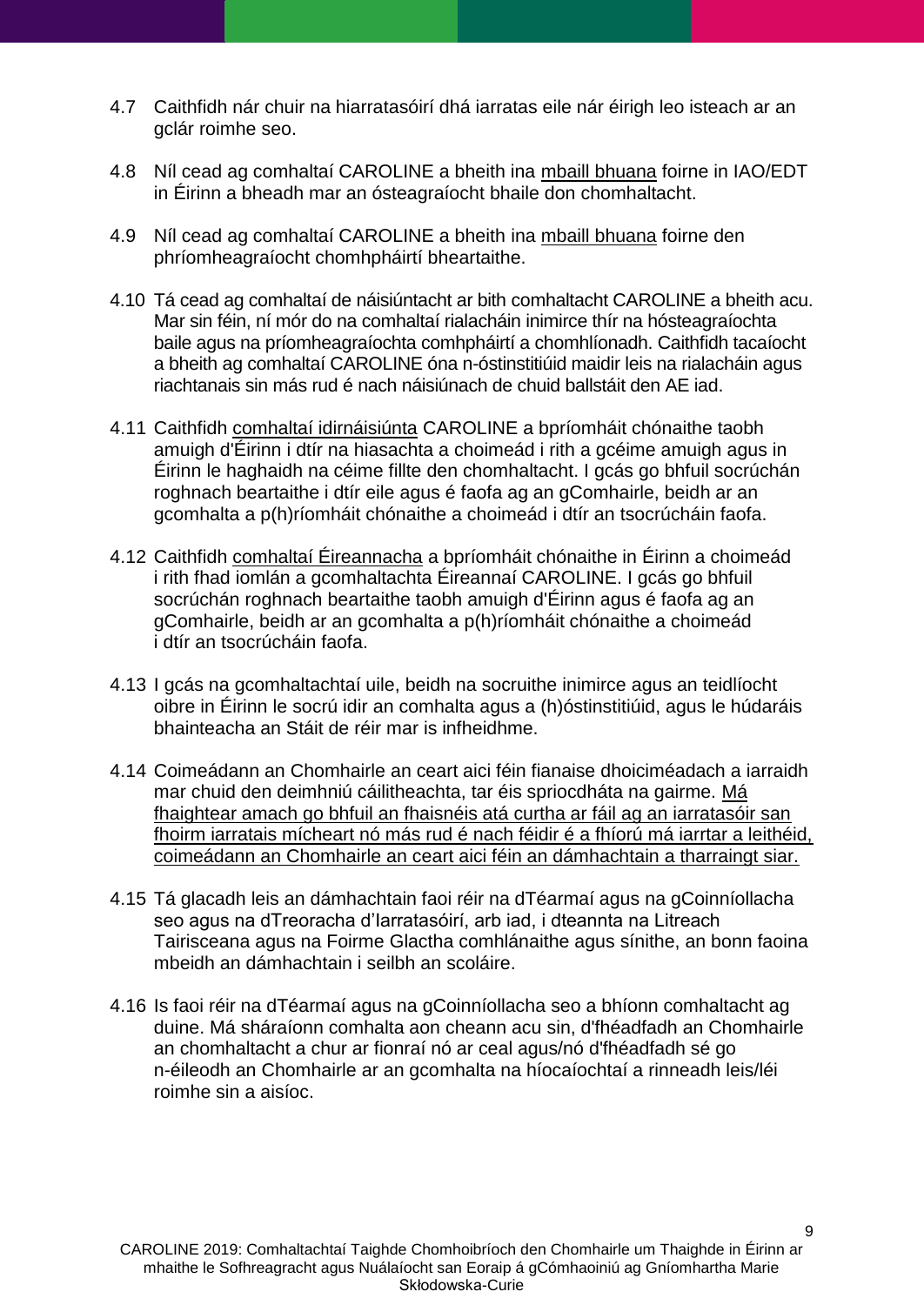4.17 Caithfidh taighdeoirí cloí le prionsabail agus riachtanais ghinearálta sa 'Chairt Eorpach do Thaighdeoirí agus sa Chód Iompraíochta um Earcaíocht [Taighdeoirí'](https://euraxess.ec.europa.eu/jobs/charter)<sup>12</sup> de réir mar a bhaineann siad le taighdeoirí.

# <span id="page-9-0"></span>**5. STRUCHTÚR AGUS LUACH NA nDÁMHACHTAINÍ COMHALTACHTA**

- <span id="page-9-1"></span>5.1 Cé go mbronntar an dámhachtain ar an gcomhalta aonair, bíonn an ciste comhaltachta á riar tríd an oifig chuí in ósteagraíocht bhaile an chomhalta.
- 5.2 Ríomhfar luach na comhaltachta CAROLINE de réir phrionsabail Chomhaltachtaí Aonair Ghníomhartha Marie Skłodowska-Curie 2014–15<sup>13</sup> agus cuimseofar na gnéithe seo a leanas<sup>14</sup>:
	- 5.2.1 Íocaíocht leis an ósteagraíocht bhaile as **liúntas maireachtála<sup>15</sup>** an chomhalta. Cinnfear an méid sin de réir bhunráta €55,800 in aghaidh na bliana, rud a bheidh coigeartaithe ag comhéifeacht cheartúcháin na tíre baintí mar atá sonraithe ag an gCoimisiún Eorpach<sup>16</sup> maidir le gach bliain den chomhaltacht, agus í faoi réir thír chónaithe an chomhalta sa bhliain luaite<sup>17</sup>.
	- 5.2.2 Íocaíocht leis an ósteagraíocht bhaile as **liúntas soghluaisteachta** an chomhalta ar luach €7,200 in aghaidh na bliana, le haghaidh bhlianta 1 agus 2 1 de na comhaltachtaí idirnáisiúnta.
	- 5.2.3 Íocaíocht leis an ósteagraíocht bhaile as **liúntas teaghlaigh** an chomhalta ar luach €6,000 in aghaidh na bliana, pé áit ar infheidhme $^{18}$ .
	- 5.2.4 Íocaíocht leis an ósteagraíocht bhaile as **costais dhíreacha taighde, oiliúna agus líonraithe** an chomhalta le cur ar chumas an chomhalta an chomhaltacht a chur i gcrích, ar luach €9,600 in aghaidh na bliana. Áirítear le costais dhíreacha incháilithe taighde, oiliúna agus líonraithe soláthairtí riachtanacha taighde amhail tomhaltáin bheaga; rochtain ar bhonneagar taighde náisiúnta ar bhonn íoc mar a úsáidtear; bogearraí agus crua-earraí atá ríthábhachtach don taighde – le ceannach sa chéad bhliain den dámhachtain; costais taighde cartlainne; leabhair agus irisí; taisteal chuig comhdhálacha agus rannpháirtíocht iontu; sainoiliúint agus/nó gnáthoiliúint scileanna disciplíneacha; agus costais foilseacháin agus scríofa amach. Ní mhaoineofar ach speansais incháilithe dhearbhaithe a bhfuil gá leo chun an chomhaltacht

 $\overline{a}$ 

<sup>&</sup>lt;sup>12</sup> <https://euraxess.ec.europa.eu/jobs/charter>

<sup>13</sup> [https://ec.europa.eu/research/participants/data/ref/h2020/wp/2014\\_2015/main/h2020-wp1415](https://ec.europa.eu/research/participants/data/ref/h2020/wp/2014_2015/main/h2020-wp1415-msca_en.pdf) [msca\\_en.pdf](https://ec.europa.eu/research/participants/data/ref/h2020/wp/2014_2015/main/h2020-wp1415-msca_en.pdf)

<sup>&</sup>lt;sup>14</sup> Tabhair do d'aire go bhfuil an liúntas maireachtála, an liúntas soghluaisteachta agus an liúntas teaghlaigh faoi réir asbhaintí reachtúla áirithe. Moltar do na comhaltaí teagmháil a dhéanamh lena n-ósteagraíocht bhaile bheartaithe le deimhniú cad iad na hasbhaintí atá i gceist.

<sup>15</sup> Cuimsíonn an íocaíocht seo ranníocaíochtaí reachtúla pinsin agus ÁSPC an fhostóra. <sup>16</sup> [https://ec.europa.eu/research/participants/data/ref/h2020/wp/2014\\_2015/main/h2020-wp1415](https://ec.europa.eu/research/participants/data/ref/h2020/wp/2014_2015/main/h2020-wp1415-msca_en.pdf) [msca\\_en.pdf](https://ec.europa.eu/research/participants/data/ref/h2020/wp/2014_2015/main/h2020-wp1415-msca_en.pdf)

<sup>&</sup>lt;sup>17</sup> Amach ó shocrúcháin, féach Foráil [1.20](#page-3-4)

<sup>&</sup>lt;sup>18</sup> Sainmhínítear teaghlach mar dhaoine a bhfuil ceangal acu leis an taighdeoir (i) trí phósadh, nó (ii) trí chaidreamh a bhfuil comhstádas aige le pósadh, agus é aitheanta trí reachtaíocht na tíre ina ndearnadh caidreamh foirmeálta de; nó (iii) páistí cleithiúnacha atá á gcothabháil ag an gcomhalta i ndáiríre. Déanfar stádas teaghlaigh comhalta a chinneadh ar an spriocdháta d'iarratasóirí agus ní athmheasfar é i rith shaolré na comhaltachta.

CAROLINE 2019: Comhaltachtaí Taighde Chomhoibríoch den Chomhairle um Thaighde in Éirinn ar mhaithe le Sofhreagracht agus Nuálaíocht san Eoraip á gCómhaoiniú ag Gníomhartha Marie Skłodowska-Curie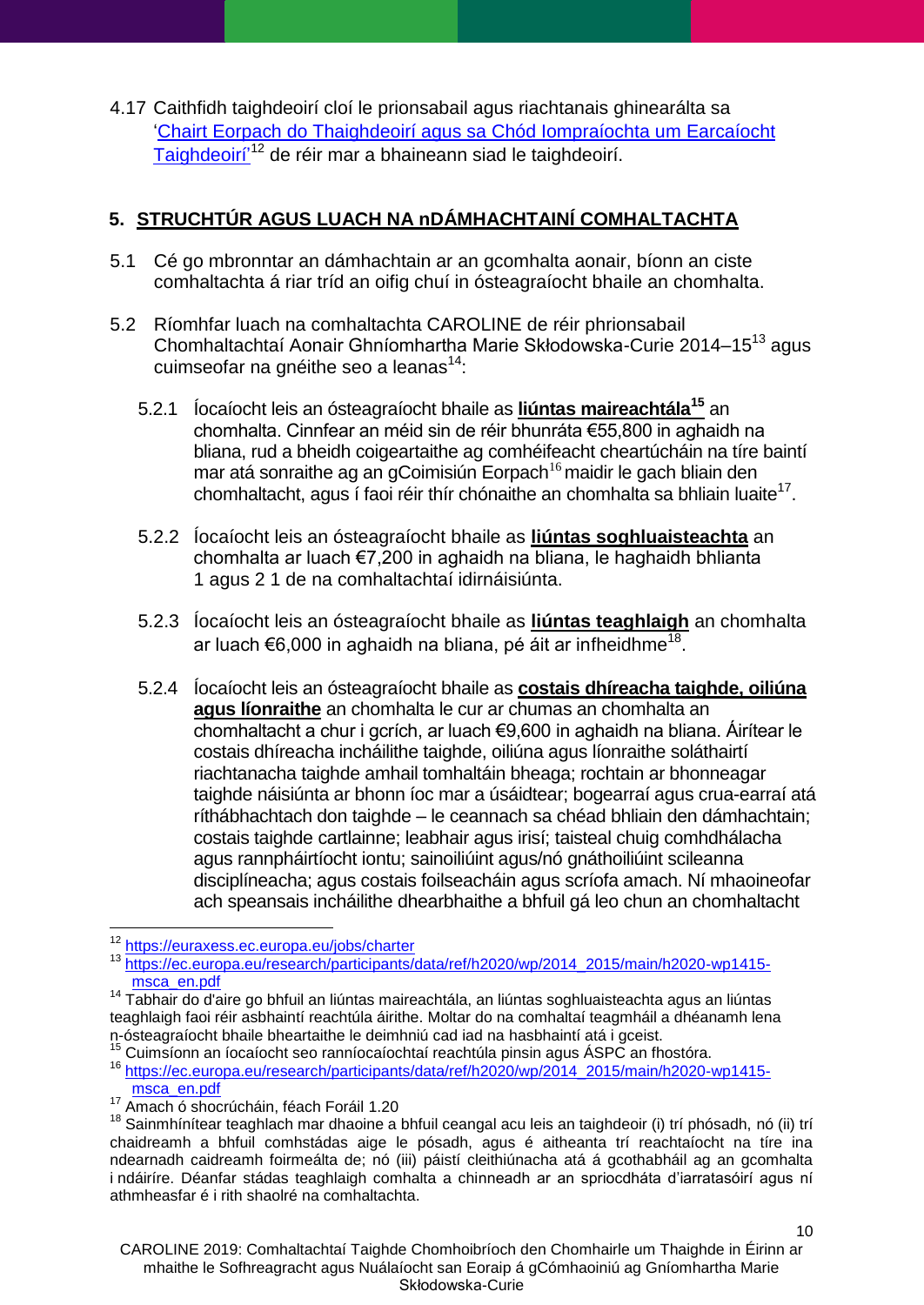a chur i gcrích, arna dtabhú taobh istigh den téarma maoiniúcháin agus sonrasc eisithe ina leith le linn an téarma maoiniúcháin. Níl costais bhallraíochta, stipinní do mhic léinn, tuarastal do chúntóirí taighde ná costais tuarastail den sórt sin ina gcostais dhíreacha taighde incháilithe faoin scéim.

- 5.2.5 Ranníocaíocht le haghaidh **costais indíreacha taighde** ar luach €1,752 sa bhliain le cabhrú leis an bpríomheagraíocht chomhpháirtí le costais a bhaineann le freastal ar an gcomhalta, agus é/í a threorú, monatóireacht a dhéanamh air/uirthi agus doiciméadú a dhéanamh ar a (h)oiliúint agus a f(h)orbairt, agus le tacú le dálaí maithe oibre.
- 5.2.6 Árachas sláinte do chomhaltaí CAROLINE nach bhfuil incháilithe le haghaidh an Chárta Eorpaigh um Árachas Sláinte nó i gcásanna ina bhfuil na comhaltaí taobh amuigh de scóip an chárta. Déanfaidh comhaltaí incháilithe teagmháil dhíreach leis an gComhairle sula ndéanfar na socruithe bainteacha.
- <span id="page-10-1"></span>5.2.7 Saoire íoctha mháithreachas i gcomhréir le beartas na hÉireann agus beartas na Comhairle, mar atá mínithe i bhForáil 10.
- 5.3 Is é an méid is mó is ceadmhach a chaitheamh in aon bhliain amháin de chomhaltacht CAROLINE ná **na liúntais bhainteacha bhliantúla mar atá sonraithe sa litir thairisceana**, móide iarmhéid nár caitheadh de speansais incháilithe dhíreacha tacaíochta taighde ar bith a tugadh ar aghaidh ón mbliain roimhe sin den chomhaltacht, más infheidhme. Amach uaidh seo, ní ceadmhach cistí a thabhairt ar aghaidh ó bhliain amháin go bliain eile.
- 5.4 Ní chuirfear maoiniú ar fáil ach do chur i bhfeidhm an tionscadail taighde agus an phlean oiliúna agus forbartha gairme atá curtha i láthair san fhoirm iarratais. Má tá sé i gceist gan cloí leis sin ar bhealach ar bith nó má éiríonn sé soiléir nach gcloífear, caithfear cead na Comhairle a lorg roimh ré.
- 5.5 Níl speansais a bhaineann le gníomhaíochtaí a tharlaíonn taobh amuigh den tréimhse mhaoiniúcháin incháilithe faoin gcomhaltacht.

## *Cánachas*

- 5.6 Beidh an Chomhaltacht faoi réir Dhlí na hÉireann um na Coimisinéirí Ioncaim.
- 5.7 Beidh comhlíonadh na rialachán náisiúnta maidir le cánachas ina cheist nach mór don chomhalta, don ósteagraíocht bhaile agus do Choimisinéirí Ioncaim na hÉireann a réiteach eatarthu<sup>19</sup>.

# <span id="page-10-0"></span>**6. COINNÍOLLACHA NA COMHALTACHTA**

## *Láthair na gcomhaltachtaí*

6.1 Ní mór do chomhaltaí a bheith cleamhnaithe le hInstitiúid Ardoideachais incháilithe in Éirinn (mar atá sainmhínithe i [1.11\)](#page-2-1) nó le hEagraíocht Déanta Taighde incháilithe (mar atá sainmhínithe i bhForáil [1.24\)](#page-4-1).

 $\overline{a}$  $19$  Tá roinnt faisnéis úsáideach maidir le hasbhaintí agus cánachas tuarastail ar fáil ag [http://www.citizensinformation.ie/ga/employment/starting\\_work\\_and\\_changing\\_job/starting\\_work/](http://www.citizensinformation.ie/en/employment/starting_work_and_changing_job/starting_work/)

CAROLINE 2019: Comhaltachtaí Taighde Chomhoibríoch den Chomhairle um Thaighde in Éirinn ar mhaithe le Sofhreagracht agus Nuálaíocht san Eoraip á gCómhaoiniú ag Gníomhartha Marie Skłodowska-Curie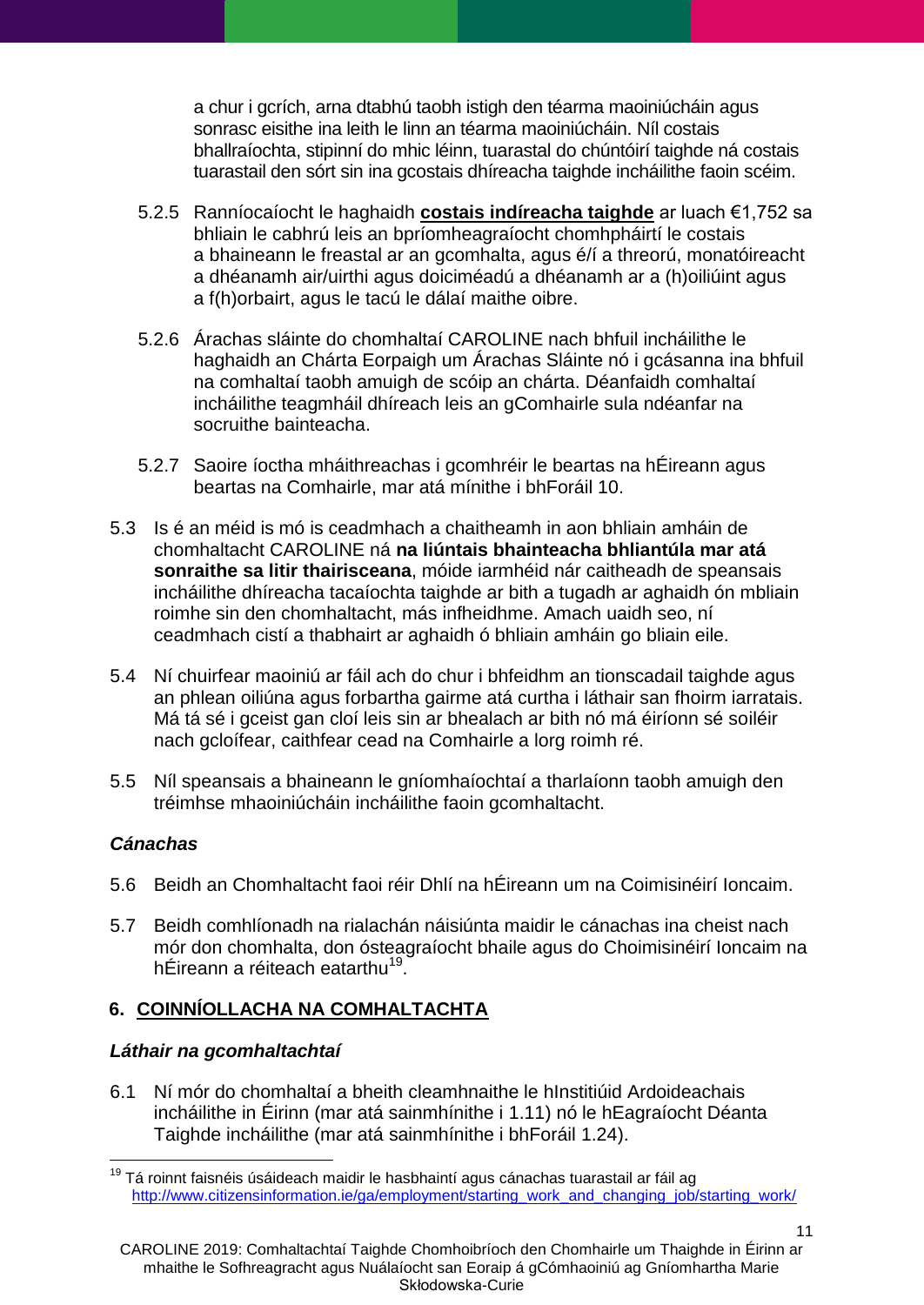- <span id="page-11-1"></span>6.2 Ní ceadmhach comhaltachtaí a bheith ag duine ná leanúint díobh ag eagraíocht ar bith eile seachas an ósteagraíocht agus leis na meantóirí atá sonraithe san fhoirm iarratais, ach amháin má fhaightear cead na Comhairle *roimh ré*.
- <span id="page-11-2"></span>6.3 Caithfidh comhaltaí a bheith i láthair go dáiríre i rith na gcomhaltachtaí san aonad cuí dá n-ósteagraíocht féin agus cónaí orthu in áit a bhfuil achar taistil réasúnta idir í agus an ósteagraíocht bhainteach.
- <span id="page-11-3"></span>6.4 Éilíonn an Chomhairle ar chomhaltaí teagmháil sách rialta a bheith acu lena meantóir acadúil, a meantóir iasachta agus, pé áit ar infheidhme, a meantóir socrúcháin.
- 6.5 D'ainneoin fhorálacha [6.3](#page-11-2) agus [6.4,](#page-11-3) tuigeann an Chomhairle go mb'fhéidir go mbainfeadh an comhalta leas as seal den chomhaltacht a chaitheamh amach ón ósteagraíocht, ón bpríomheagraíocht chomhpháirtí, nó pé áit ar infheidhme, ón eagraíocht socrúcháin. D'fhéadfaí go gcuimseodh a leithéid de thréimhsí freastal ar chúrsaí atá bainteach le hoiliúint an chomhalta nó turais thar oíche a bhaineann le taighde.
- 6.6 D'fhonn leas a bhaint as a leithéid de dheis ar feadh tréimhse níos faide ná ceithre seachtaine, caithfidh an comhalta iarratas a dhéanamh roimh ré chuig an gComhairle chun cead a fháil agus tacaíocht scríofa a m(h)eantóra acadúil a chur san áireamh. Nuair atá a leithéid de neamhláithreacht a bhaineann le taighde beartaithe ag comhalta i rith na hiasachta éigeantaí nó an tsocrúcháin roghnaigh, beidh gá chomh maith le tacaíocht mheantóir iasachta nó mheantóir socrúcháin an chomhalta, de réir mar is infheidhme. Beidh teimpléad ar fáil chun na críche sin ach é a lorg. Caithfear taifead a choinneáil ar aon turas a bhaineann leis an gcomhaltacht mar chuid den tuairisciú ar dhul chun cinn a bheidh ag teastáil.
- 6.7 Cé go bhfuil an Chomhairle ag súil leis go gcuirfidh comhaltaí a gcuid taighde i gcrích san ósteagraíocht bhaile agus sa phríomheagraíocht chomhpháirtí a bhí beartaithe ar an gcéad dul síos, tuigeann an Chomhairle go bhféadfadh imthosca eisceachtúla a bheith ina gcúis le hathrú ar an suíomh nó athrú meantóra. Sna cásanna sin, is gá don chomhalta agus don mheantóir beartaithe nua, an ósteagraíocht bhaile agus an phríomheagraíocht chomhpháirtí scríobh chuig an gComhairle agus an chúis leis an athrú a mhíniú. Déanfaidh an Chomhairle machnamh ar an aighneacht de réir a tuillteanas, agus tabharfar freagra uirthi agus í ag cur in iúl cibé acu an leanfar nó nach leanfar den mhaoiniú faoi na socruithe nua.

#### <span id="page-11-0"></span>*An Plean Oiliúna agus Forbartha Gairme*

- 6.8 Éilítear ar an gcomhalta, ar an meantóir acadúil agus ar an meantóir iasachta Plean Oiliúna agus Forbartha Gairme a chur le chéile d'fhonn plean cuimsitheach oibre a fhorbairt a mhairfidh ar feadh na comhaltachta, agus i dtreo gairm dhinimiciúil a fhorbairt i ndiaidh thréimhse na comhaltachta.
- 6.9 Caithfear taifead a choinneáil ar ghníomhaíochtaí oiliúna agus forbartha gairme a bhíonn críochnaithe ag an gcomhalta agus caithfear tuairisciú orthu sin I dtuairiscí ar dhul chun cinn a bhíonn curtha faoi bhráid na Comhairle.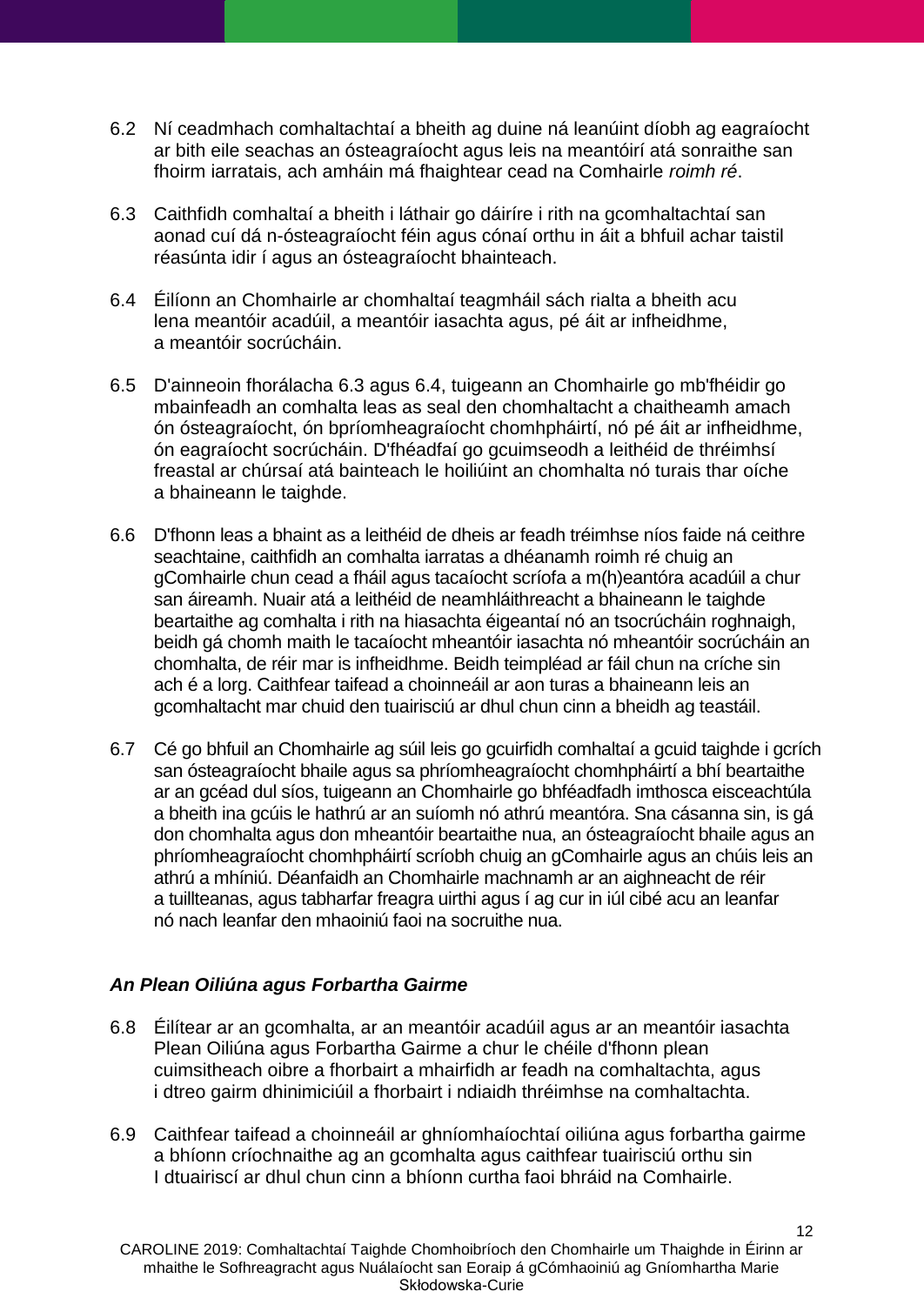### <span id="page-12-0"></span>*Dualgais eile lasmuigh de théarmaí tagartha na comhaltachta*

- 6.10 Caithfidh comhaltaí a bheith dírithe go hiomlán ar ghníomhaíochtaí oiliúna taighde a gcomhaltachta agus níor chóir dóibh páirt a ghlacadh i ngníomhaíocht ar bith ar luach saothair seachas forbairt a dhéanamh ar an tionscadal taighde sainithe agus an Plean Oiliúna agus Forbartha Gairme a chur i bhfeidhm.
- 6.11 Ní mór do chomhaltaí a bheith i mbun gníomhaíochtaí comhaltachta go lánaimseartha i rith na tréimhse maoiniúcháin.
- 6.12 Is bealach riachtanach é an teagasc chun eolas a struchtúrú agus a scaipeadh, agus breathnaítear air mar ghníomhaíocht oiriúnach faoin gcomhaltacht. Tá cead ag an gcomhalta dul i mbun teagaisc sa chás go bhfuil n-áirítear é sin sa Phlean Oiliúna agus Forbartha Gairme, agus faoi na coinníollacha seo a leanas:
	- 6.12.1 tugtar faoi ghníomhaíochtaí teagaisc fad is atá an comhalta bunaithe ag a (h)ósteagraíocht bhaile; agus
	- 6.12.2 is IAO é ósteagraíocht bhaile an chomhalta; agus
	- 6.12.3 tá na gníomhaíochtaí teagaisc bainteach leis an taighde atá á mhaoiniú ag an gcomhaltacht; agus
	- 6.12.4 ní sháraíonn fad iomlán na ngníomhaíochtaí teagaisc (uaireanta teagmhála agus neamhtheagmhála le chéile) iomlán 50 uair in aghaidh an téarma acadúil; agus
	- 6.12.5 caithfidh oiliúint, monatóireacht agus tacaíocht oiriúnach a bheith curtha ar fáil don chomhalta ag a m(h)eantóir acadúil nó ag ball foirne eile atá cáilithe go cuí taobh istigh den IAO mar a bheidh comhaontaithe leis an meantóir acadúil.
- 6.13 Déanfaidh an Chomhairle monatóireacht ar ghníomhaíochtaí teagaisc mar chuid dá meicníocht chun tuairisciú a dhéanamh ar dhul chun cinn.
- 6.14 Seans go dtabharfaidh an Chomhairle ar an gcomhalta freastal ar sheisiúin oiliúna, ócáidí taighde, cruinnithe agus imeachtaí comhchosúla de réir mar a bhíonn siad eagraithe ag an gComhairle.

### <span id="page-12-1"></span>*Dámhachtainí breise*

- 6.15 Níl an chomhaltacht ceaptha lena chur in ionad cistí atá ar fáil faoi na gníomhartha taighde a bhaineann le clár ná chun na cistí sin a mhéadú. D'fhéadfadh an chomhaltacht a bheith ag duine ag a bhfuil deontais taistil nó trealaimh atá maoinithe go seachtrach ar choinníoll:
	- 6.15.1 Má dhéanann an comhalta iarratas ar thuilleadh maoiniúcháin ó fhoinse eile, cuirfidh sé/sí in iúl san iarratas sin (beag beann ar cibé acu an éilítear nó nach n-éilítear air/uirthi é a dhéanamh) go bhfuil comhaltacht CAROLINE aige/aici, agus go dtabharfaidh sé/sí fógra don Chomhairle sula gcuirfidh sé/sí an t-iarratas isteach.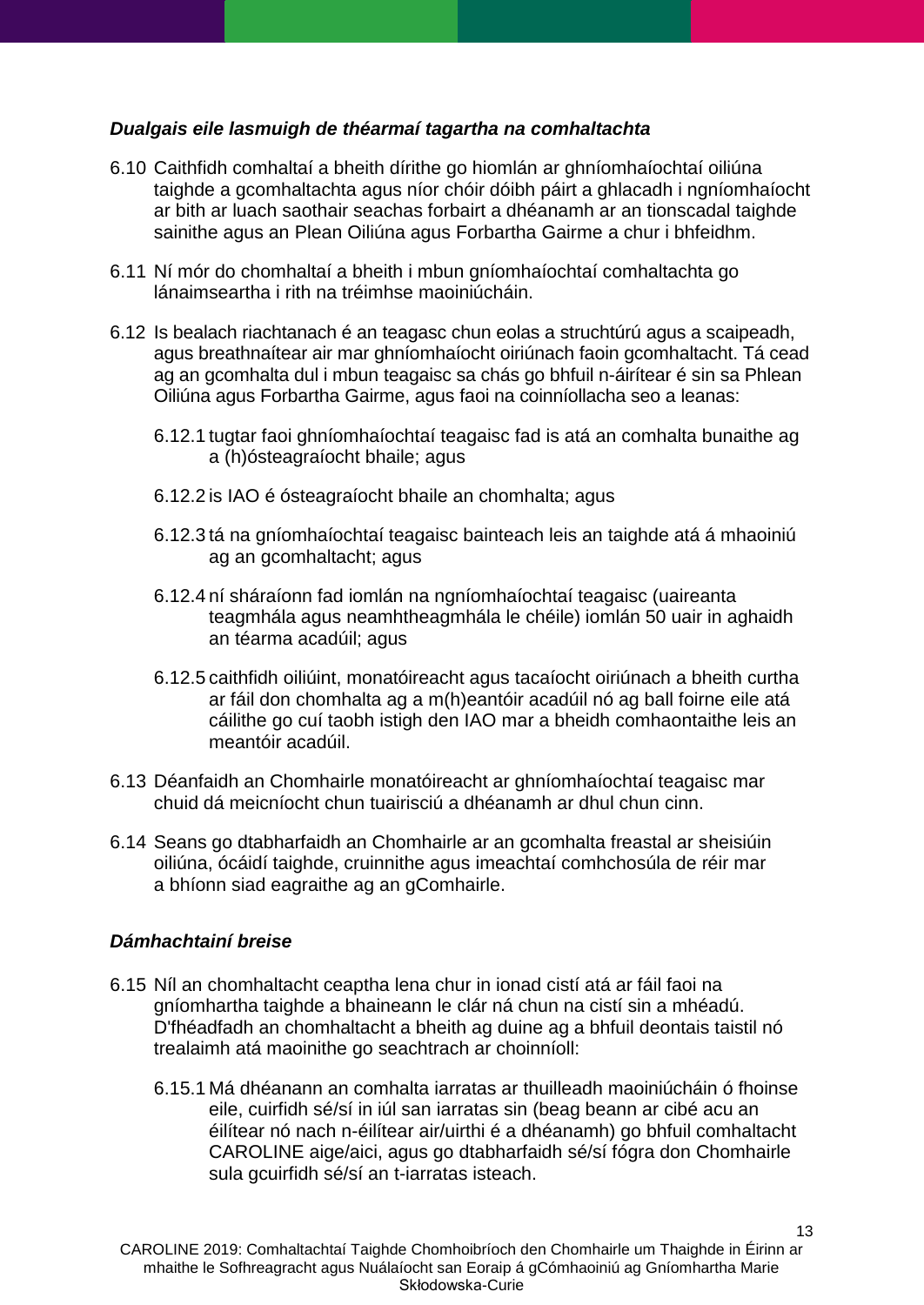- 6.15.2 Nach bhfuil luach an mhaoinithe eile os cionn €20,000 in aon bhliain ar leith i rith thréimhse na comhaltachta. Tuigeann an Chomhairle, áfach, go bhfuil seans ann go mbronnfaí dámhachtainí ó am go ham, arbh fhiú níos mó ná an teorainn seo iad, ar chomhalta go neamhspleách le linn théarma na comhaltachta, le haitheantas a thabhairt d'fhíorfhiúntas an chomhalta sin. Ina leithéid de chásanna, cuirtear in iúl do chomhaltaí go bhfuil cead acu, i *gcásanna eisceachtúla*, agus ar bhonn cáis ar chás amháin, a leithéid de mhórdhámhachtainí pearsanta a shealbhú in éineacht leis an maoiniú atá curtha ar fáil ag an gComhairle. Tá glacadh lena leithéid de dhámhachtainí breise i rith théarma na comhaltachta faoi réir cead a fháil ón gComhairle *roimh ré*.
- 6.15.3 Ní mór do chomhaltaí a bhfuil foinsí eile maoinithe acu (seachas trí fhostaíocht íoctha) amhail deontais taistil srl, na hoifigí cuí ina n-ósteagraíocht agus sa Chomhairle a chur ar an eolas i scríbhinn maidir le méid agus foinse an mhaoinithe. Ní mór an fhaisnéis sin a thaifeadadh freisin sna tuarascálacha ar dhul chun cinn a éilítear. Baineann sé sin le maoiniú taighde a fhaightear roimh, nó i rith thréimhse na comhaltachta.
- 6.15.4 Toilíonn lucht an mhaoinithe eile gur ceadmhach comhaltacht CAROLINE a choinneáil in éineacht lena ndámhachtain(í) féin. Ní bheidh aon bhaint ag an gComhairle leis na cinntí a dhéanfaidh eagraíochtaí maoiniúcháin eile ina leith sin.
- 6.16 Is faoin gcomhalta féin, seachas faoin gComhairle ná faoin ósteagraíocht bhaile, a bheidh sé déileáil le ceisteanna cánach a d'fhéadfadh a bheith i gceist mar gheall ar dhámhachtainí dá leithéid.

## <span id="page-13-0"></span>*Aistriú eolais*

 $\overline{a}$ 

- 6.17 Tacaíonn an Chomhairle le tráchtálú aschur taighde mar atá leagtha amach in Inspiring Partnership - [the national IP Protocol 2016: Policies and resources to](http://www.knowledgetransferireland.com/ManagingIP/KTI-Protocol-2016.pdf)  help industry make good use of public research in Ireland<sup>'20</sup> agus 'Putting public [research to work for Ireland: Policies and procedures to help industry make](https://www.enterprise-ireland.com/en/Research-Innovation/Companies/IPP-Putting-public-research-to-work-for-Ireland.pdf)  good use of Ireland's public research institutions (2012)<sup>'21</sup>.
- 6.18 Ní dhéanann an Chomhairle éileamh ar bith ar mhaoin intleachtúil mar gheall ar an gcomhaltacht.
- 6.19 Caithfidh na hósteagraíochtaí rialacha agus nósanna imeachta a bhunú chun maoin intleachtúil ar bith a eascraíonn as an gcomhaltacht a chosaint agus a bhainistiú de réir mar is infheidhme, agus iad sin a leagan amach i gcomhaontú scríofa (féach foráil [11.4\)](#page-23-1). Caithfidh na rialacha agus nósanna imeachta sin a bheith i gcomhréir leis na treoirlínte infheidhme náisiúnta agus riachtanais Horizon 2020 mar atá ordaithe sa [chomhaontú deontais a rialaíonn an scéim comhaltachtaí](http://ec.europa.eu/research/participants/data/ref/h2020/mga/msca/h2020-mga-msca-cofund-mono_en.pdf)<sup>22</sup>.

<sup>20</sup> <http://www.knowledgetransferireland.com/ManagingIP/KTI-Protocol-2016.pdf>

<sup>&</sup>lt;sup>21</sup> [https://www.enterprise-ireland.com/en/Research-Innovation/Companies/IPP-Putting-public](https://www.enterprise-ireland.com/en/Research-Innovation/Companies/IPP-Putting-public-research-to-work-for-Ireland.pdf)research-to-work-for-Ireland.pdf<br> $\frac{22 \text{ km} \times \text{m} \times \text{m}}{22 \text{ km} \times \text{m} \times \text{m}}$ 

<sup>22</sup> [http://ec.europa.eu/research/participants/data/ref/h2020/mga/msca/h2020-mga-msca-cofund](http://ec.europa.eu/research/participants/data/ref/h2020/mga/msca/h2020-mga-msca-cofund-mono_en.pdf)[mono\\_en.pdf](http://ec.europa.eu/research/participants/data/ref/h2020/mga/msca/h2020-mga-msca-cofund-mono_en.pdf)

CAROLINE 2019: Comhaltachtaí Taighde Chomhoibríoch den Chomhairle um Thaighde in Éirinn ar mhaithe le Sofhreagracht agus Nuálaíocht san Eoraip á gCómhaoiniú ag Gníomhartha Marie Skłodowska-Curie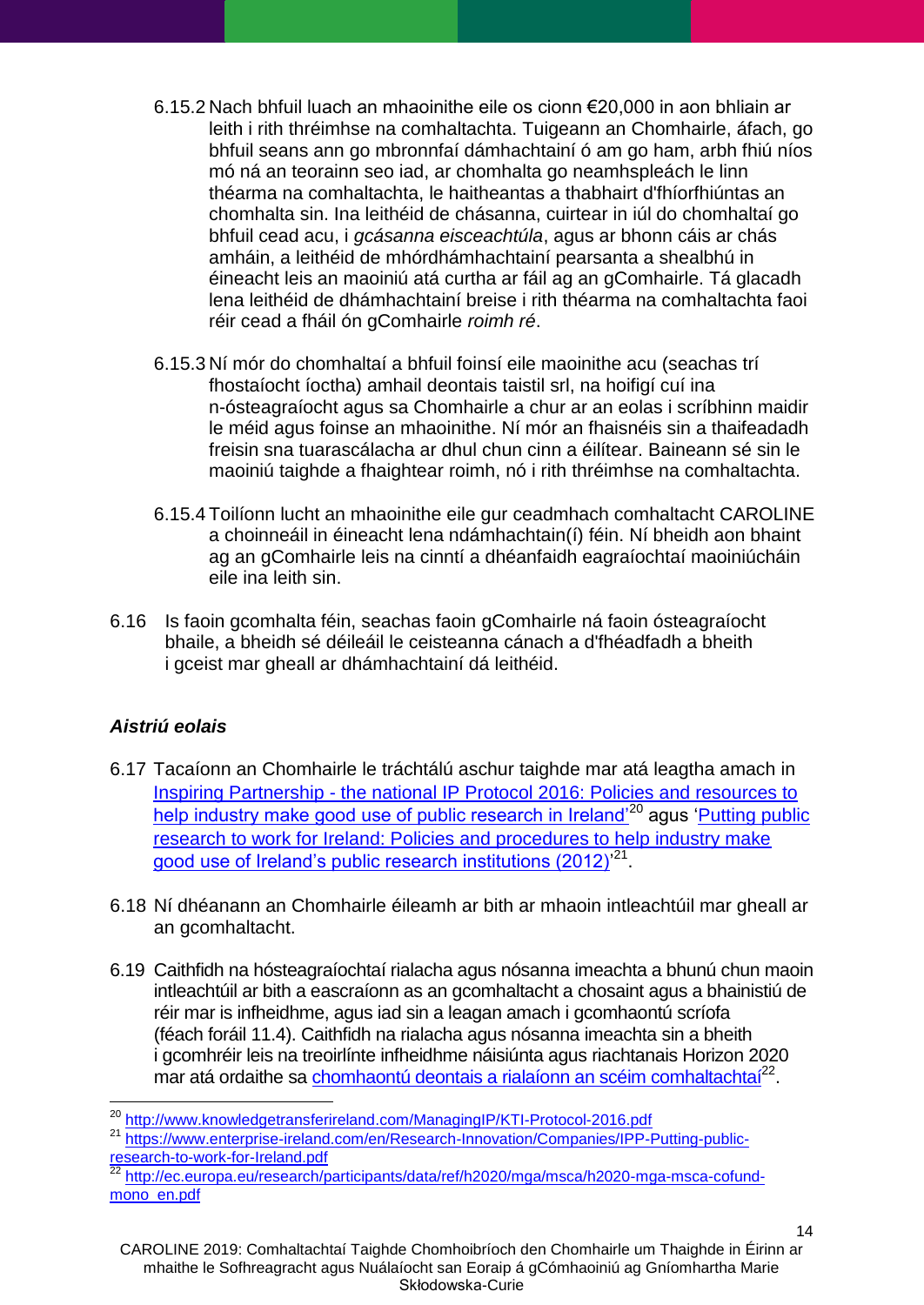6.20 Caithfidh admháil mhaoiniúcháin faoi Ghníomhartha Marie Skłodowska-Curie a chur san áireamh le hiarratais ar chosaint torthaí, lena n-áirítear iarratais ar phaitinní.

### <span id="page-14-0"></span>*Scaipeadh torthaí agus Beartas Rochtana Oscailte*

- 6.21 Ach amháin sa chás go dtagann siad salach ar leasanna dlisteanacha an chomhalta agus na hósteagraíochta, caithfidh an comhalta torthaí a t(h)aighde a scaipeadh chomh luath agus is féidir trína nochtadh don phobal trí mhodhanna cuí (seachas na cinn siúd atá mar thoradh ar chosaint nó leas a bhaint as na torthaí), foilseacháin eolaíocha san áireamh (trí mheán ar bith).
- 6.22 Caithfidh plean for-rochtana pobail a bheith mar chuid den iarratas agus beidh ar chomhaltaí tuairisciú ar chur i bhfeidhm an phlean mar chuid de thuairisciú na Comhairle ar dhul chun cinn. Beidh treoir ar na riachtanais maidir leis an bplean for-rochtana pobail curtha ar fáil sa Treoir d'Iarratasóirí.
- 6.23 Beidh rochtain oscailte ar fhoilseacháin eolaíocha á rialú ag na rialacha a bhaineann le taisceadh foilseacháin agus aschuir thaighde i dtaisclanna rochtana oscailte de réir mar is infheidhme faoin [gcomhaontú deontais a rialaíonn](http://ec.europa.eu/research/participants/data/ref/h2020/mga/msca/h2020-mga-msca-cofund-mono_en.pdf)  [an scéim comhaltachtaí](http://ec.europa.eu/research/participants/data/ref/h2020/mga/msca/h2020-mga-msca-cofund-mono_en.pdf)<sup>23</sup> agus faoi [Bheartas Rochtana Oscailte](http://research.ie/assets/uploads/2017/05/irc_open_access_policy_final_1.pdf)<sup>24</sup> na Comhairle.
- 6.24 Glactar leis go mbeidh cásanna aitheanta ann nuair a bheidh seans ann nach féidir cloí go hiomlán le Foráil [6.25](#page-14-1) agus sna cásanna sin ba chóir don chomhalta teagmháil a dhéanamh leis an meantóir acadúil chun comhairle a fháil.
- <span id="page-14-1"></span>6.25 Caithfidh na comhaltaí rochtain oscailte a chinntiú (rochtain ar líne gan costas ar bith ar an úsáideoir) ar gach foilseachán eolaíoch a bhaineann lena dtorthaí agus a ndéantar athbhreithniú piaraí orthu. Caithfidh siad na nithe seo a leanas a dhéanamh go háirithe:
	- 6.25.1 cóip leictreonach meaisín-inléite den leagan foilsithe nó an lámhscríbhinn deiridh a bhfuil athbhreithniú piaraí déanta uirthi agus atá glactha le haghaidh a foilsithe, ní mór í a cur i dtaisclann foilseachán eolaíoch chomh luath agus is féidir agus ar uair a fhoilsithe ar a dhéanaí;
	- 6.25.2 é a bheith mar aidhm acu chomh maith na sonraí taighde a bhfuil gá leo chun na torthaí atá curtha i láthair sna foilseacháin thaiscthe eolaíocha a fhíorú a chur i dtaisce ag an am céanna;
	- 6.25.3 rochtain oscailte a chinntiú tríd an taisclann ar an bhfoilseachán taiscthe ar a dhéanaí:
		- (i) nuair a fhoilseofar é, má tá leagan leictreonach ar fáil saor in aisce tríd an bhfoilsitheoir, nó
		- (ii) taobh istigh de shé mhí tar éis a fhoilsithe (dhá mhí dhéag i gcás fhoilseacháin na n-eolaíochtaí sóisialta agus na ndaonnachtaí) i gcás ar bith eile;

 $\overline{a}$ 

15

<sup>&</sup>lt;sup>23</sup> [http://ec.europa.eu/research/participants/data/ref/h2020/mga/msca/h2020-mga-msca-cofund](http://ec.europa.eu/research/participants/data/ref/h2020/mga/msca/h2020-mga-msca-cofund-mono_en.pdf)[mono\\_en.pdf](http://ec.europa.eu/research/participants/data/ref/h2020/mga/msca/h2020-mga-msca-cofund-mono_en.pdf)

<sup>24</sup> [http://research.ie/assets/uploads/2017/05/irc\\_open\\_access\\_policy\\_final\\_1.pdf](http://research.ie/assets/uploads/2017/05/irc_open_access_policy_final_1.pdf)

CAROLINE 2019: Comhaltachtaí Taighde Chomhoibríoch den Chomhairle um Thaighde in Éirinn ar mhaithe le Sofhreagracht agus Nuálaíocht san Eoraip á gCómhaoiniú ag Gníomhartha Marie Skłodowska-Curie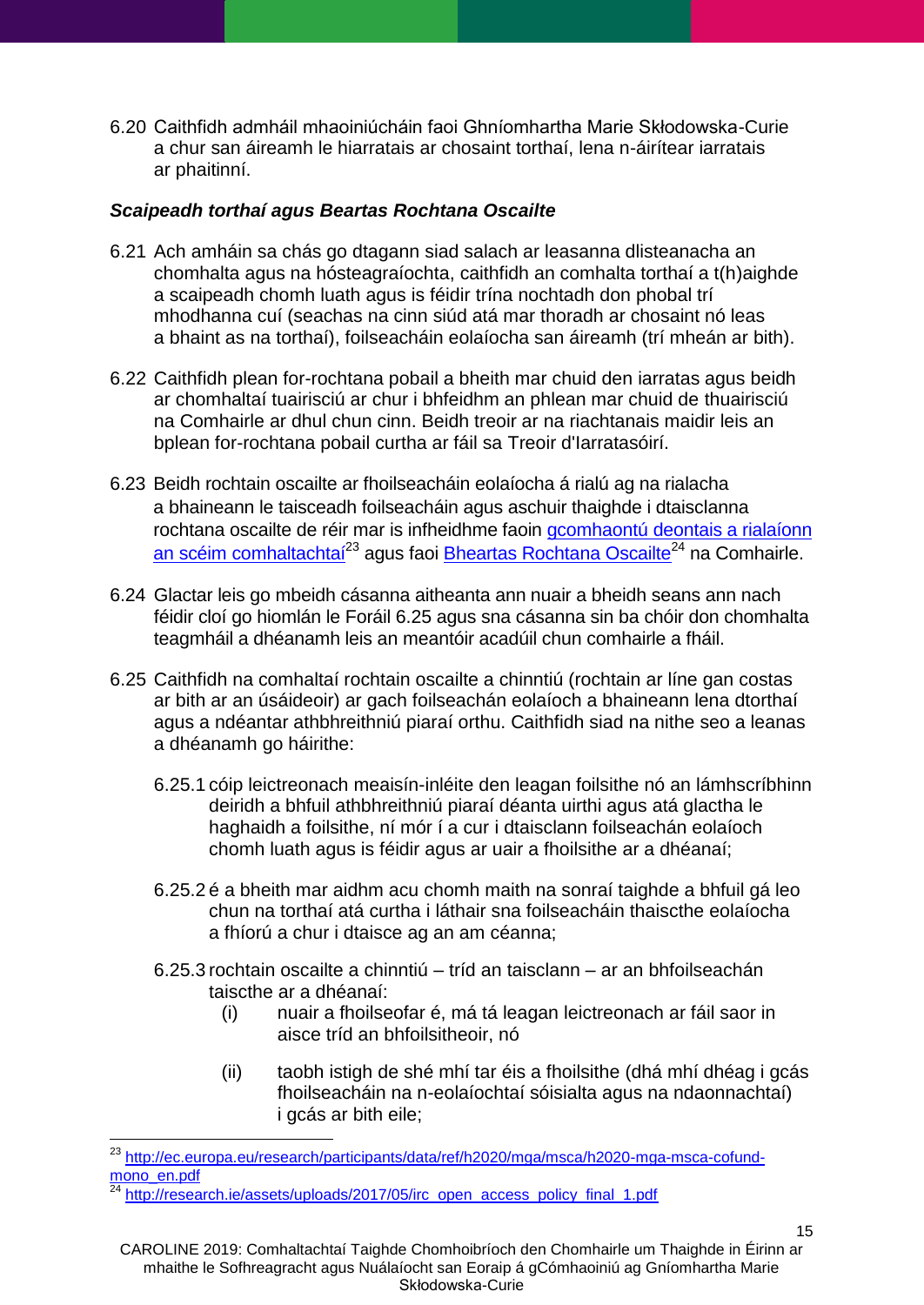6.25.4 rochtain oscailte a chinntiú – tríd an taisclann – ar na meiteashonraí bibleagrafacha lena n-aithnítear an foilseachán taiscthe.

6.26 Moltar do chomhaltaí cloí leis na [Treoirlínte ar Rochtain Oscailte ar Fhoilseacháin](http://ec.europa.eu/research/participants/data/ref/h2020/grants_manual/hi/oa_pilot/h2020-hi-oa-pilot-guide_en.pdf)  [Eolaíocha agus Sonraí Taighde in Horizon 2020](http://ec.europa.eu/research/participants/data/ref/h2020/grants_manual/hi/oa_pilot/h2020-hi-oa-pilot-guide_en.pdf)<sup>25</sup> atá i gClár H2020.

## <span id="page-15-0"></span>*Eitic thaighde*

- 6.27 Ní fhéadfaidh an Chomhairle maoiniú a bhronnadh i leith gníomhaíocht taighde faoi aon cheann de na réimsí toirmiscthe seo a leanas:
	- 6.27.1 daoine a chlónáil chun críche atáirgeadh;
	- 6.27.2 modhnú géiniteach a dhéanamh ar dhaoine sa chaoi is go bhféadfaí a leithéid d'athruithe a dhéanamh ina dtréithe inoidhreachta (cé is moite de thaighde a bhaineann le cóir leighis le haghaidh ailse gónad, rud a d'fhéadfadh a bheith maoinithe);
	- 6.27.3 suthanna daonna a chruthú chun críche taighde nó chun críche gaschealla a fháil, agus an cuspóir nó na cuspóirí sin amháin i gceist, agus aistriú núicléas cille sómaí san áireamh.
- 6.28 Caithfidh gníomhaíochtaí uile na gcomhaltachtaí CAROLINE a bheith dírithe go hiomlán ar úsáidí sibhialta.
- 6.29 Tá an Chomhairle tiomanta d'ardchaighdeáin a choimeád i dtaobh eitice sa taighde a mhaoiníonn sí.
- 6.30 Ní foláir go mbeidh treoirlínte soiléire eiticiúla agus nósanna imeachta dearbhaithe i bhfeidhm ag na hósteagraíochtaí chun taighde faoina stiúir a bhainistiú.
- 6.31 Tá an ósteagraíocht bhaile freagrach as faomhadh/monatóireacht eiticiúil a dhéanamh ar chomhaltacht CAROLINE.
- 6.32 Ba chóir do chomhaltaí cloí leis na cleachtais eiticiúla agus leis na bunphrionsabail eiticiúla aitheanta a bhfuil glacadh leo ina ndisciplín(í), agus leis na caighdeáin eiticiúla arna leagan síos sna cóid eitice éagsúla ar an leibhéal náisiúnta, earnála nó institiúideach.
- 6.33 Ceanglaítear ar na comhaltaí dianmhachnamh a dhéanamh ar shaincheisteanna eiticiúla a d'fhéadfadh teacht aníos le linn a gcuid taighde.
- 6.34 Má thagann saincheisteanna eiticiúla chun cinn ina gcuid taighde, beidh ar chomhaltaí ráiteas i scríbhinn a chur faoi bhráid na Comhairle le rá go ndearnadh lánmhachnamh ar impleachtaí eiticiúla an togra thaighde. Ní foláir don ráiteas seo léiriú a dhéanamh chomh maith ar an réiteach atá ar intinn ag an gcomhalta maidir leis an tsaincheist eiticiúil atá tagtha chun cinn.
- 6.35 I gcás inar gá cead a fháil ó Choiste Eitice na hósteagraíochta baile, nó ón gcomhlacht choibhéiseach ina ósteagraíocht bhaile, le haghaidh togra taighde comhalta, is gá fianaise scríofa ar a leithéid d'fhaomhadh eiticiúil a fháil don

 $\overline{a}$ <sup>25</sup> [http://ec.europa.eu/research/participants/data/ref/h2020/grants\\_manual/hi/oa\\_pilot/h2020-hi-oa](http://ec.europa.eu/research/participants/data/ref/h2020/grants_manual/hi/oa_pilot/h2020-hi-oa-pilot-guide_en.pdf)[pilot-guide\\_en.pdf](http://ec.europa.eu/research/participants/data/ref/h2020/grants_manual/hi/oa_pilot/h2020-hi-oa-pilot-guide_en.pdf)

CAROLINE 2019: Comhaltachtaí Taighde Chomhoibríoch den Chomhairle um Thaighde in Éirinn ar mhaithe le Sofhreagracht agus Nuálaíocht san Eoraip á gCómhaoiniú ag Gníomhartha Marie Skłodowska-Curie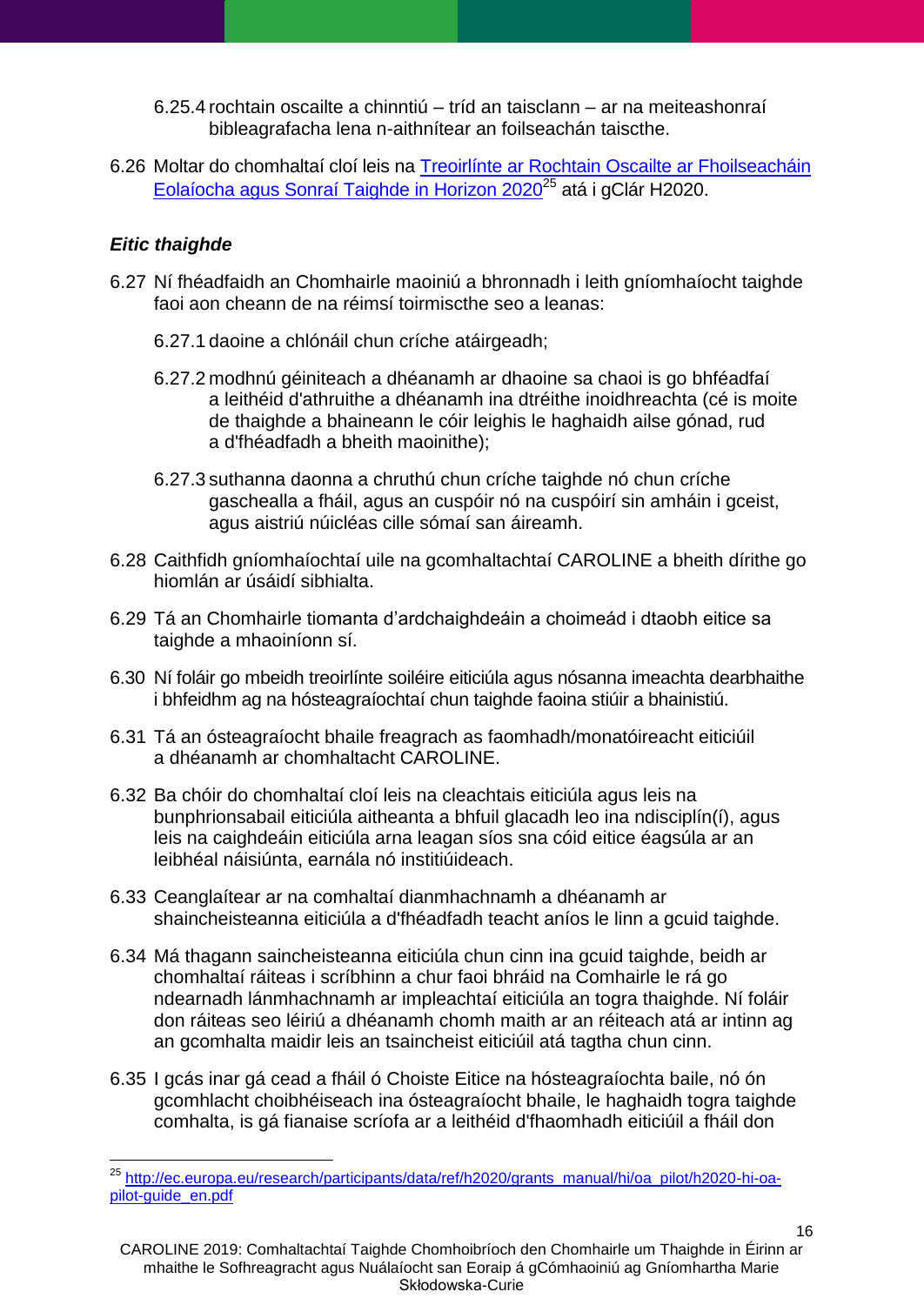Chomhairle sula dtosóidh na gníomhaíochtaí a bhfuil faomhadh eiticiúil de dhíth orthu, ach ná bíodh sé faighte tráth is déanaí ná trí mhí tar éis dháta tosaithe na comhaltachta.

- 6.36 Ní foláir do na hósteagraíochtaí agus do na comhaltaí a chinntiú go gcomhlíonann an taighde na riachtanais náisiúnta agus idirnáisiúnta uile a rialaíonn úsáid ábhar nó próiseas íogair, mar shampla (agus ní liosta uileghabhálach é seo): iseatóip radaighníomhacha, radaíocht ianúcháin, ainmhithe saotharlainne nó ainmhithe eile, orgánaigh phataigineacha, orgánaigh ghéinmhodhnaithe, substaintí tocsaineacha agus guaiseacha, agus taighde ar dhaoine agus ar shuthanna daonna.
- 6.37 Bíonn comhaltachtaí CAROLINE á rialú chomh maith ag [bunphrionsabail](https://ec.europa.eu/programmes/horizon2020/en/h2020-section/ethics)  [eiticiúla Horizon 2020](https://ec.europa.eu/programmes/horizon2020/en/h2020-section/ethics)<sup>26</sup>. Tá forlámhas ag rialacha Horizon 2020 ar rialacha náisiúnta.
- 6.38 Má bhíonn teacht ar ábhar cartlainne atá i gcoimeád príobháideach, nó ar ábhar cartlainne ar a bhfuil teacht teoranta ag teastáil le haghaidh an tionscadail, beidh gá le fianaise scríofa ar chead cuí le breathnú ar an ábhar seo a chur ar fáil don Chomhairle mar chuid de dhoiciméid glactha na dámhachtana.

## <span id="page-16-0"></span>*Gné ghnéis/inscne*

- 6.39 Tá an 'Gender Strategy & Action Plan 2013-2020' de chuid na Comhairle ar fáil ar a suíomh gréasáin<sup>27</sup>.
- 6.40 Ceanglaítear ar na comhaltaí dianmhachnamh a dhéanamh ar cibé acu an bhfuil nó nach bhfuil ann d'aon ghné fhéideartha bhitheolaíoch ghnéis agus/nó inscne a d'fhéadfadh teacht aníos le linn a gcuid taighde.
- 6.41 Sa chás ina bhfuil comhalta páirteach in eagrú painéil comhdhála, líonraithe nó scaipthe a bhaineann leis an tionscadal taighde atá ar bun aige nó aici, ba chóir go dtabharfaí aird chuí ar chothromaíocht inscne ar an bpainéal nó ar na painéil sin.

## <span id="page-16-1"></span>**7. IONRACAS TAIGHDE**

- 7.1 Ní mór do na hósteagraíochtaí go léir a chinntiú go gcloítear leis an gcaighdeán is airde d'iompraíocht taighde.
- 7.2 Ní mór don ósteagraíocht bhaile a chinntiú go bhfuil próisis fhoirmiúla, atá cothrom agus éifeachtach, i bhfeidhm i dtaobh imscrúdú a dhéanamh ar líomhaintí faoi mhí-iompraíocht taighde (m.sh. bradaíl, falsú nó cumadh sonraí, roghnú míchuí sonraí, mí-úsáid a bhaint as cistí taighde) nuair a dhéantar iad. Ní mór do na próisis sin, mar aon leis na nósanna imeachta comhaontaithe i dtaobh líomhaintí faoi mhí-iompar taighde a imscrúdú, a bheith trédhearcach agus a bheith poiblithe go soiléir. Na córais a bheidh i bhfeidhm chun mí-iompraíocht taighde a bhainistiú, ba chóir go mbeidís i gcomhréir chomh maith leis na bunphrionsabail atá mar bhonn agus taca ag macántacht taighde agus dea-chleachtas ar bith mar a mhínítear sa ráiteas beartais náisiúnta

 $\overline{a}$ <sup>26</sup> <https://ec.europa.eu/programmes/horizon2020/en/h2020-section/ethics>

<sup>27</sup> [http://research.ie/assets/uploads/2013/01/irish\\_research\\_council\\_gender\\_action\\_plan\\_2013\\_-](http://research.ie/assets/uploads/2013/01/irish_research_council_gender_action_plan_2013_-2020.pdf) [2020.pdf](http://research.ie/assets/uploads/2013/01/irish_research_council_gender_action_plan_2013_-2020.pdf)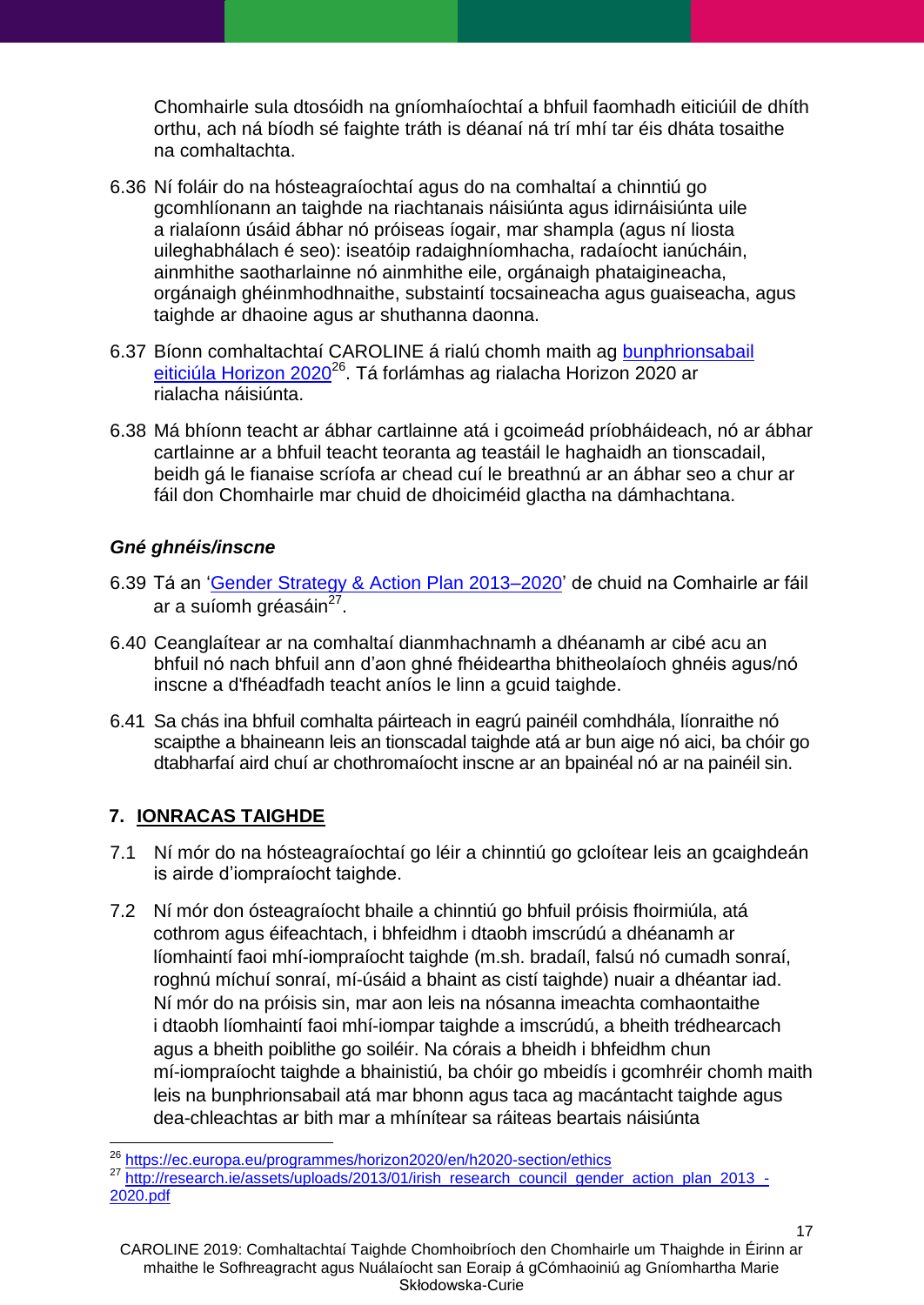'Macántacht Taighde a Chinntiú in Éirinn<sup>'28</sup> agus sa 'Chód Eorpach Iompraíochta <u>[ar son Macántacht Taighde' \(leagan athbhreithnithe 2017\)](http://www.allea.org/wp-content/uploads/2017/05/ALLEA-European-Code-of-Conduct-for-Research-Integrity-2017.pdf)<sup>29</sup>.</u>

7.3 Tá ceangal ar an ósteagraíocht bhaile gach toradh ar chás cruthaithe ar bith de mhí-iompraíocht taighde a eascraíonn as tionscadal taighde atá maoinithe ag an gComhairle a thuairisciú don Chomhairle.

### <span id="page-17-0"></span>*Foilseacháin agus aitheantas ar mhaoiniúchán ón gComhairle agus ón gCoimisiún Eorpach*

- 7.4 Ní foláir go mbeidh faomhadh an mheantóra acadúil ag gach foilseachán beartaithe a eascraíonn as an obair thaighde.
- 7.5 Caithfidh fógra roimh ré a bheith tugtha faoina leithéid d'iarratas don mheantóir iasachta, nó caithfear faomhadh a fháil ón meantóir iasachta in éineacht le faomhadh an mheantóra acadúil, de réir an chomhaontaithe a bheidh déanta idir an ósteagraíocht bhaile agus an phríomheagraíocht chomhpháirtí (mar atá sonraithe i bhForáil [11.4\)](#page-23-1).
- 7.6 Caithfidh an phoiblíocht go léir, lena n-áirítear léachtaí poiblí, agallaimh, sínithe ríomhphoist, cinn litreach, comharthaí oifige, foilseacháin, monagraif, ábhair chlóite, ábhair ar líne, preaseisiúintí, fógraí teilifíse agus raidió, suíomhanna gréasáin, scannáin, físeáin agus clostaifid a bhaineann leis an taighde a rinne an comhalta agus comhaltacht CAROLINE aige/aici nó a bhí mar thoradh ar an taighde sin, caithfidh aitheantas a bheith iontu go léir don mhaoiniú atá faighte ón gComhairle agus ón gCoimisiún Eorpach faoi Ghníomhartha Marie Skłodowska-Curie, mar atá sonraithe i [gcomhaontú deontais na scéime comhaltachtaí](http://ec.europa.eu/research/participants/data/ref/h2020/mga/msca/h2020-mga-msca-cofund-mono_en.pdf)<sup>30</sup>.
- 7.7 In ainneoin an riachtanais atá ann tuairisciú a dhéanamh ar phoiblíocht nó gnóthachtáil ar bith trí thuairisciú ar dhul chun cinn (féach Rannán 10), tá dualgas ar chomhaltaí chomh maith an Chomhairle a chur ar an eolas roimh ré faoi iad a bheith páirteach in ócáidí suntasacha ar bith, amhail dámhachtain nó bonn a fháil, dáileadh poiblí thaighde an chomhalta, nó clúdach na meán ar a leithéid. I gcás go bhfuiltear ag súil leis go ndéanfar clúdach na meán mór cumarsáide ar ghníomhaíocht chumarsáide, cuirfidh an Chomhairle an GFT ar an eolas.

# <span id="page-17-1"></span>**8. CÚRSAÍ AIRGEADAIS**

 $\overline{a}$ 

## <span id="page-17-2"></span>*Íocaíocht na comhaltachta*

8.1 Faoi réir chloí an chomhalta, na meantóirí agus na hósteagraíochta baile agus na príomheagraíochta comhpháirtí leis na Téarmaí agus Coinníollacha seo, agus faoi réir tuairiscí sásúla a bheith faighte ag an gComhairle ar dhul chun cinn na comhaltachta, íocfar an chomhaltacht le hósteagraíocht bhaile an chomhalta mar thráthchodanna ráithiúla, agus íocfar an chéad tráthchuid tar éis don chomhaltacht tosú.

<sup>28</sup> <http://www.iua.ie/research-innovation/research-integrity/>

<sup>29</sup> http://www.allea.org/wp-content/uploads/2017/05/ALLEA-European-Code-of-Conduct-for-Research-Integrity-2017.pdf

<sup>&</sup>lt;sup>30</sup> [http://ec.europa.eu/research/participants/data/ref/h2020/mga/msca/h2020-mga-msca-cofund](http://ec.europa.eu/research/participants/data/ref/h2020/mga/msca/h2020-mga-msca-cofund-mono_en.pdf)[mono\\_en.pdf](http://ec.europa.eu/research/participants/data/ref/h2020/mga/msca/h2020-mga-msca-cofund-mono_en.pdf)

CAROLINE 2019: Comhaltachtaí Taighde Chomhoibríoch den Chomhairle um Thaighde in Éirinn ar mhaithe le Sofhreagracht agus Nuálaíocht san Eoraip á gCómhaoiniú ag Gníomhartha Marie Skłodowska-Curie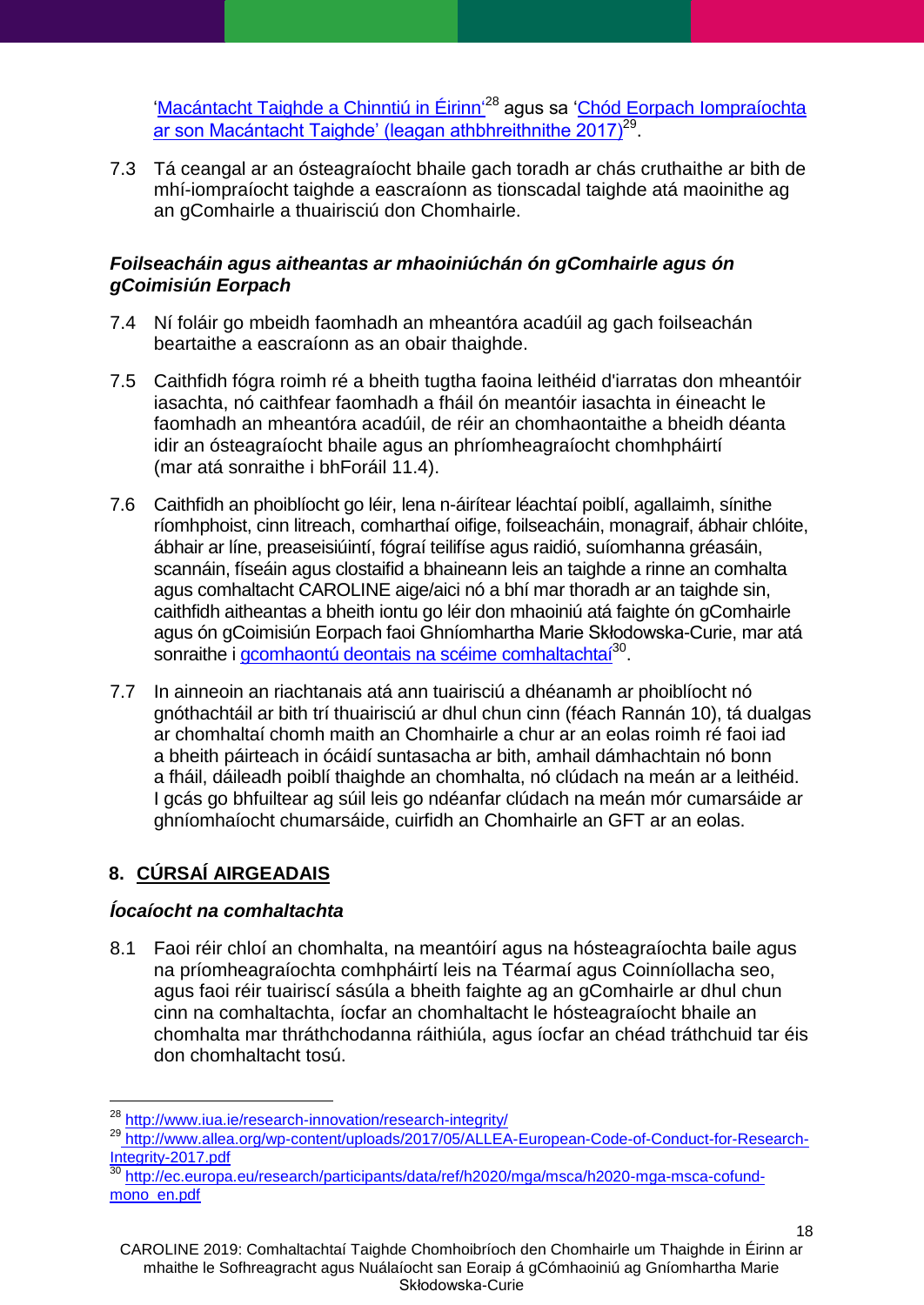- 8.2 Déantar na híocaíochtaí uile i leith chomhaltachtaí CAROLINE le hósteagraíocht bhaile an chomhalta. Ní aistríonn an Chomhairle aon airgead chuig an gcomhalta ná chuig an bpríomheagraíocht chomhpháirtí go díreach.
- 8.3 Déanfaidh an ósteagraíocht bhaile íocaíocht na dámhachtana leis an gcomhalta a chomhordú. Tá an comhalta freagrach as teagmháil a dhéanamh leis an oifig chuí taighde (nó a comhionann) san ósteagraíocht bhaile maidir le riar an chiste comhaltachta.
- 8.4 Tá an comhalta, i gcomhar lena m(h)eantóir acadúil agus a m(h)eantóir iasachta, freagrach as pleanáil agus caiteachas cuí airgeadais faoi Fhoráil [5.](#page-9-0)
- 8.5 Braitheann íocaíocht comhaltacht CAROLINE go hiomlán ar mhaoiniú a bheith á fháil go fóill ag an gComhairle ón Roinn Oideachais agus Scileanna agus ón GFT. Má chuirtear deireadh lena leithéid de mhaoiniú nó má laghdaítear é, ní bheidh an Roinn Oideachais agus Scileanna ná an Chomhairle faoi dhliteanas ar bith maoiniú a chur ar fáil ná cúiteamh a dhéanamh le comhalta as aon laghdú ar an maoiniú seo, ná as é a chur ar ceal.

#### <span id="page-18-0"></span>*Cuntasacht ó thaobh airgid de*

- 8.6 Tá an ósteagraíocht bhaile freagrach agus cuntasach as úsáid cheart chiste na comhaltachta ar feadh thréimhse iomlán na comhaltachta.
- 8.7 Coimeádann an Chomhairle de cheart aici féin deimhniú a lorg ó iniúchóirí seachtracha na hósteagraíochta baile maidir leis na nithe seo a leanas:
	- 8.7.1 go bhfuil cuntais bhliantúla na hósteagraíochta baile cothrom le dáta agus go bhfuil siad faofa ag na hiniúchóirí gan choinníoll;
	- 8.7.2 nár tarraingíodh aon cheist anuas sa litir bhainistíochta ó na hiniúchóirí a d'imir tionchar suntasach nó a d'fhéadfadh tionchar suntasach a imirt ar riar na gcomhaltachtaí arna mbronnadh ag an gComhairle;
	- 8.7.3 gur úsáideadh an t-airgead a fuarthas faoin gcomhaltacht chun na críche ar bronnadh é lena haghaidh.
- 8.8 Coimeádann an Chomhairle an ceart aici féin iniúchtaí a choimisiúnú ar an ósteagraíocht bhaile rannpháirteach lena chinntiú go bhfuil ceanglais airgeadais nó ceanglais eile á gcomhlíonadh aici. Glacann an ósteagraíocht bhaile uirthi féin athbhreithnithe den sórt sin a éascú go hiomlán.
- 8.9 Ní ghlacann an Chomhairle le freagracht airgeadais ná aon fhreagracht eile as caiteachas ná as dliteanais a eascraíonn as obair a dhéantar faoin gcomhaltacht. Ní mór don ósteagraíocht bhaile an Chomhairle a shlánú go hiomlán in aghaidh an chaiteachais agus na ndliteanas uile den chineál sin, agus in aghaidh aon chaingne, imeachtaí, costais, damáiste, nó éilimh speansais a dhéanfar, lena n-áirítear go háirithe, ach gan teorainn, in aghaidh aon éilimh ar chúiteamh a bhféadfadh an ósteagraíocht a bheith faoi dhliteanas ina leith ina cáil mar fhostóir nó ar bhealach eile, nó in aghaidh éilimh ar bith i ndáil le maoin intleachtúil ar bith.
- 8.10 Tabharfaidh an ósteagraíocht bhaile aon airgead gan chaitheamh ar ais don Chomhairle ag deireadh na tréimhse maoiniúcháin.

CAROLINE 2019: Comhaltachtaí Taighde Chomhoibríoch den Chomhairle um Thaighde in Éirinn ar mhaithe le Sofhreagracht agus Nuálaíocht san Eoraip á gCómhaoiniú ag Gníomhartha Marie Skłodowska-Curie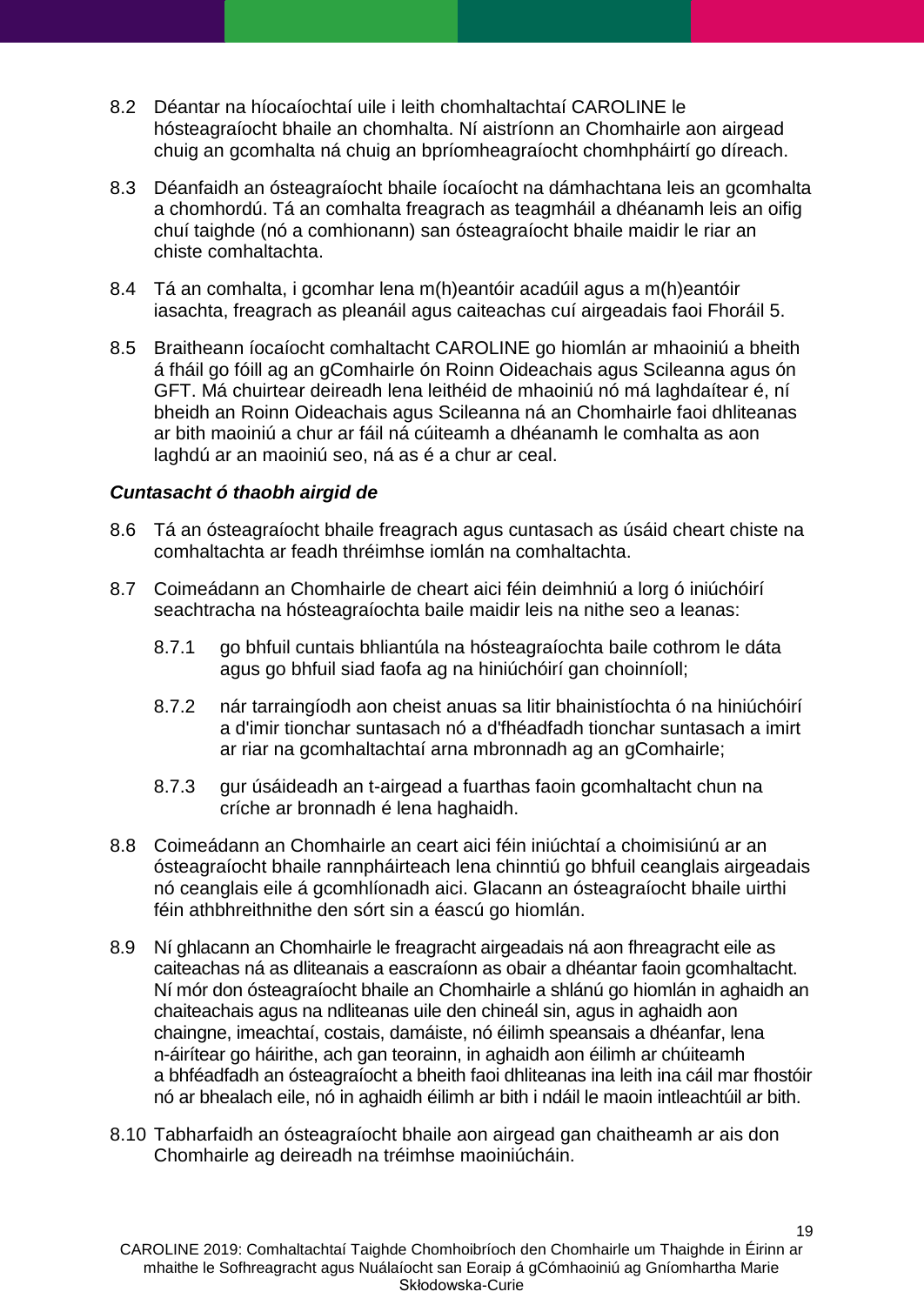# <span id="page-19-0"></span>**9. ATHBHREITHNIÚ AR AN DUL CHUN CINN**

- 9.1 Creideann an Chomhairle go bhfuil tábhacht shuntasach ag baint le nósanna imeachta i ndáil le monatóireacht a dhéanamh ar fheidhmíocht taighde agus le dul chun cinn éifeachtach faoin gcomhaltacht a chinntiú.
- 9.2 Beidh ar an gcomhalta tuarascáil chuimsitheach a chur faoi bhráid na Comhairle go bliantúil, agus tuairisc níos giorra a chur faoina bráid i lár na bliana.
- 9.3 Beidh an comhalta freagrach as cinntiú go gcuirfear na tuairiscí go léir ar dhul chun cinn isteach in am. D'fhéadfadh sé go gcuirfí an chomhaltacht ar ceal mura gcuirtear na tuairiscí agus na tuarascálacha sin isteach in am.
- 9.4 Tá an fhormáid do na tuairiscí agus do na tuarascálacha sin le fáil ón gComhairle, agus beidh an méid seo a leanas, gan a bheith teoranta dó, san áireamh:

9.4.1nuashonrú airgeadais

9.4.2cur i bhfeidhm an phlean forbartha agus oiliúna gairme

9.4.3dul chun cinn i dtaobh taighde agus aschur taighde

9.4.4gníomhaíochtaí for-rochtana

- 9.5 Caithfidh measúnacht rúnda ar dhul chun cinn na comhaltachta ón meantóir acadúil agus ón meantóir iasachta a bheith in éineacht leis na tuarascálacha seo, de réir mar is infheidhme.
- 9.6 Iarrfaidh an Chomhairle tuarascálacha ar an gcomhalta agus ar a m(h)eantóirí a bheidh le cur isteach acu tríd an gcóras ar líne.
- 9.7 Beidh a leithéid de thuairiscí agus de thuarascálacha, chomh maith le fianaise eile ar ghnóthachtáil, amhail faomhadh foirmiúil na hinstitiúide, ina gceanglas chun leanúint den mhaoiniú.
- 9.8 Mura gcuireann an comhalta na tuairiscí ar an dul chun cinn faoi bhráid na Comhairle in am, nó má fhaigheann an Chomhairle tuairiscí ar an dul chun cinn nó measúnachtaí nach bhfuil sásúil, cuirfear an comhalta ar an eolas faoin tuairisc mhíshásúil. Beidh cead ag an gcomhalta tuarascáil athmheasta a sheoladh isteach arís. Coimeádann an Chomhairle de cheart aici féin coiste athbhreithnithe a thionól chun measúnacht a dhéanamh ar an gcomhaltacht go nuige sin, de réir na dtorthaí insoláthartha a leagadh síos sa togra a cuireadh faoi bhráid na Comhairle ar an gcéad dul síos (lena n-áirítear an plean taighde agus torthaí beartaithe, agus an plean forbartha agus oiliúna gairme).
- 9.9 Má iarrtar ar an gcomhalta, ar an meantóir acadúil agus ar an meantóir iasachta freastal ar chruinnithe leis an gComhairle chun tuairisc a thabhairt ar dhul chun cinn nó ar thorthaí na comhaltachta, ní mór dóibh sin a dhéanamh.
- 9.10 I gcás go dtionólann an Chomhairle coiste athbhreithnithe, féadfaidh an coiste sin ionchuir disciplíne a lorg de réir mar is gá ó shaineolaithe a d'fheidhmigh mar mheastóirí. Tabharfaidh an Chomhairle aiseolas don chomhalta le cur in iúl:
	- 9.10.1 go raibh an tuairisc sásúil ar gach bealach agus go leanfar den chomhaltacht;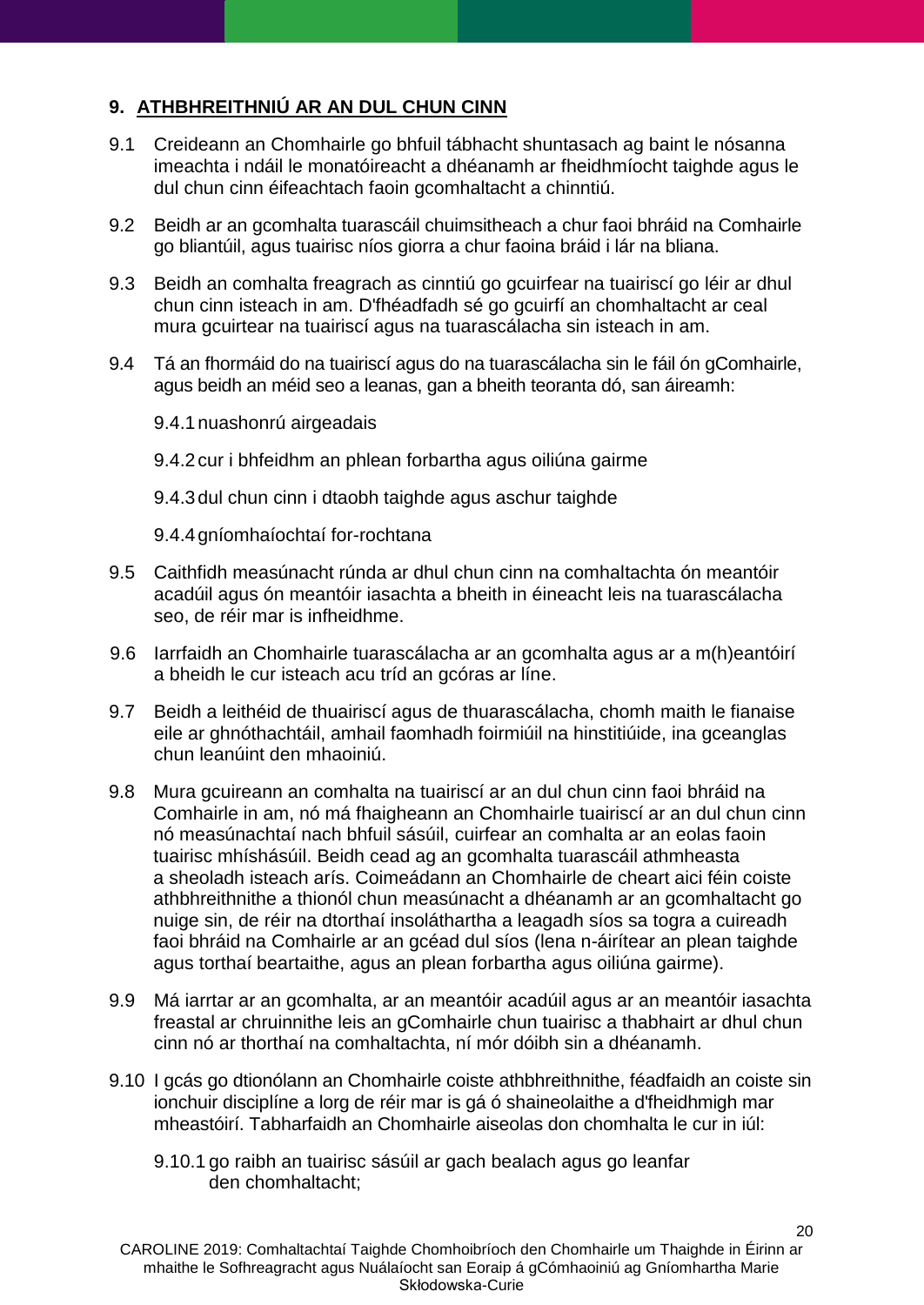- 9.10.2 nach raibh an tuairisc sásúil ar roinnt bealaí agus na bearta ar leith atá le déanamh laistigh de thréimhse shonraithe ama chun í a réiteach;
- 9.10.3 go dtugann an tuairisc le fios nach bhfuil dul chun cinn sásúil déanta agus go bhféadfadh sé go gcuirfí an chomhaltacht ar fionraí nó ar ceal.
- 9.11 Féadfaidh an Chomhairle an chomhaltacht a chur ar fionraí nó ar ceal sa chás go measfadh sí gur gá sin tar éis athbhreithniú a dhéanamh ar an eolas agus ar na tuairiscí anseo thuas.
- 9.12 Seans go mbeidh gá le hiniúchadh seachtrach taighde agus airgeadais a dhéanamh ar gach comhaltacht.
- 9.13 Beidh sé mar fhreagracht ar mheantóir acadúil agus meantóir iasachta an chomhalta a chinntiú go gcuirfear an Chomhairle ar an eolas láithreach má fhágann an comhalta a (h)ósteagraíocht, nó mura bhfuil go leor ama á chaitheamh nó dóthain iarrachta á dhéanamh aige/aici in obair na comhaltachta.
- 9.14 Caithfidh an comhalta teagmháil a dhéanamh leis an oifig chuí ina (h)ósteagraíocht bhaile má tá imní air/uirthi faoin gcomhaltacht. Má bhaineann a leithéid d'imní le rannpháirtíocht na príomheagraíochta comhpháirtí sa chomhaltacht, caithfidh an comhalta díriú ar a leithéid d'imní lena meantóir iasachta ar dtús. Má bhaineann a leithéid d'imní le rannpháirtíocht na heagraíochta comhpháirtí socrúchán sa chomhaltacht, caithfidh an comhalta díriú ar a leithéid d'imní lena m(h)eantóir socrúcháin ar dtús. Má tá imní air/uirthi go fóill, ní mór don chomhalta teagmháil dhíreach a dhéanamh leis an gComhairle.
- 9.15 Is faoin gcomhalta atá sé an Chomhairle a chur ar an eolas faoi aon athrú ar sheoladh, ar uimhir ghutháin nó ar sheoladh ríomhphoist tráth nach déanaí ná coicís i ndiaidh an athraithe. Ba chóir athruithe dá leithéid a chur in iúl trí leathanach próifíle an chomhalta ar an gcóras ar líne. D'fhonn teagmháil a éascú, iarrtar ar chomhaltaí aon seoladh ríomhphoist amháin a úsáid le haghaidh gach comhfhreagrais, ón iarratas go dtí an dámhachtain, agus ar feadh na comhaltachta chomh maith.
- 9.16 Éilítear ar na comhaltaí sonraí teagmhála eile a lua sa tuarascáil deiridh nó ar shlí eile a iarrfaidh an Chomhairle ionas go bhféadfaidh an Chomhairle gairm bheatha na dtaighdeoirí a rianú. Déanfaidh an Chomhairle suirbhé tréimhsiúil ceann scríbe ar na daoine siúd a fuair agus a chríochnaigh comhaltachtaí, agus toileoidh an comhalta comhoibriú trí fhreagra a thabhairt air sin. Má thagann athrú ar shonraí teagmhála comhalta nuair a bheidh an dámhachtain curtha i gcrích, iarrtar ar an gcomhalta sin sonraí atá cothrom le dáta a sholáthar trína leathanach próifíle sa chóras ar líne.
- 9.17 Is gá do chomhaltaí ceistneoir measúnachta a chomhlánú agus a sheoladh isteach (ag deireadh na comhaltachta) chomh maith le ceistneoir leantach (dhá bhliain ina dhiaidh sin) a bheidh curtha ar fáil ag an nGníomhaireacht Feidhmiúcháin Taighde.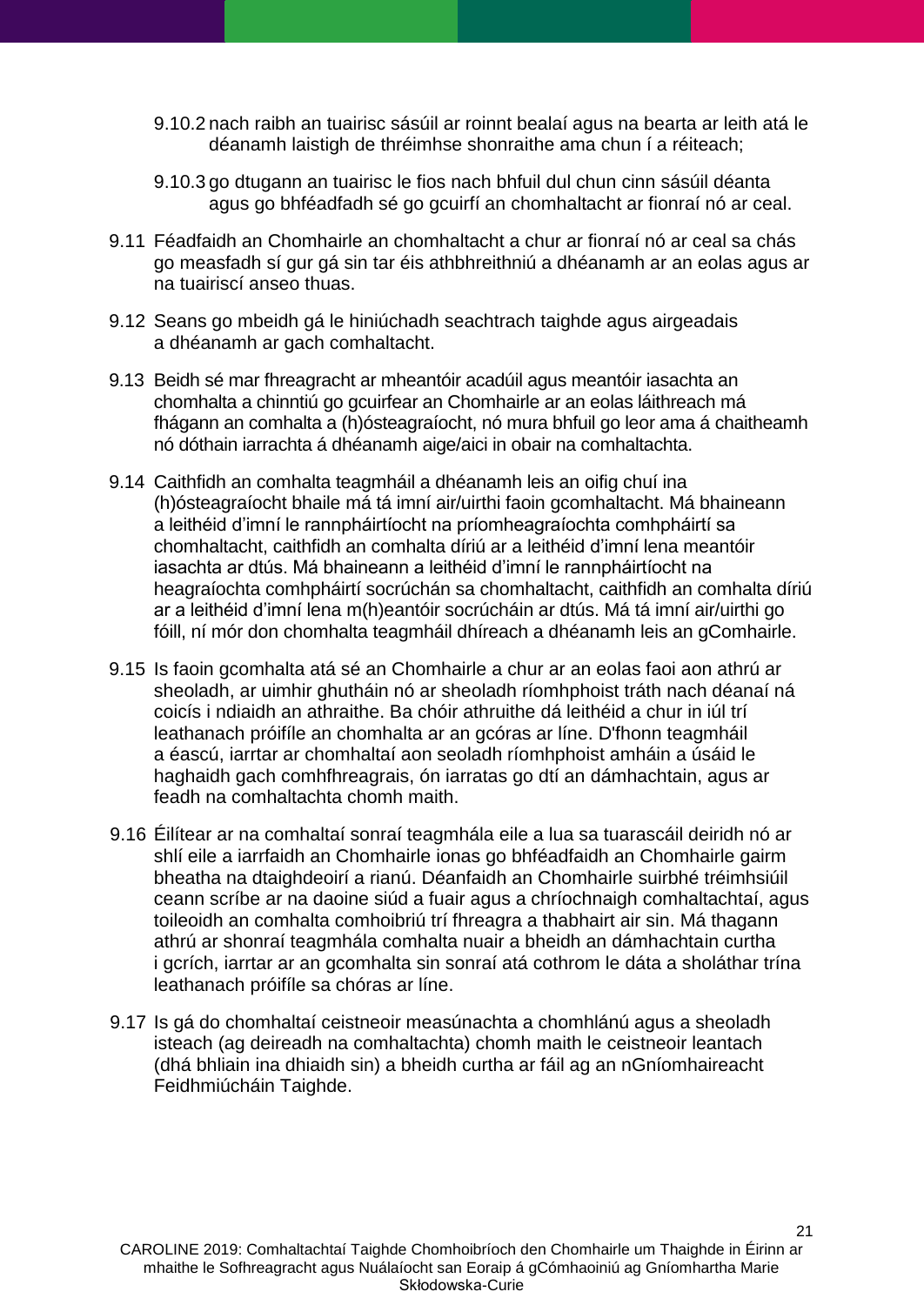# <span id="page-21-0"></span>**10.IARCHUR, CUR AR FIONRAÍ AGUS FOIRCEANNADH**

## <span id="page-21-1"></span>*Comhaltacht a iarchur nó a chur ar fionraí*

- 10.1 Ní fhéadfar comhaltachtaí a iarchur ná a chur ar fionraí ach amháin i gcás sosanna incháilithe gairme. Áirítear le sosanna gairme incháilithe saoire mháithreachais, saoire atharthachta, saoire uchtaíoch, saoire bhreoiteachta fhada, agus saoire chúramóirí. Beidh gá le fianaise dhoiciméadach ar shos gairme incháilithe má táthar chun scoláireacht a iarchur nó a chur ar fionraí. Beidh foirm theimpléid ar fáil chun iarchur nó cur ar fionraí a iarraidh. Is faoi lánrogha na Comhairle a bheidh an cinneadh ina leith sin, ar cinneadh é a bheidh críochnaitheach.
- 10.2 Sa chás go n-aontaítear an chomhaltacht a chur ar fionraí, féadfaidh an Chomhairle iarratais ón gcomhalta ar shíntí ar an téarma maoiniúcháin a chur faoi chaibidil ar chuntar nach bhfuil costais bhreise i gceist leo.

## <span id="page-21-2"></span>*Saoire mháithreachais*

- 10.3 Beidh comhaltaí CAROLINE i dteideal saoire íoctha mháithreachais de réir fhoráil [5.2.7.](#page-10-1)
- 10.4 I gcás comhaltaí ar mian leo saoire mháithreachais a ghlacadh, beidh siad in ann a iarraidh go gcuirfí an dámhachtain ar fionraí ar feadh tréimhse suas le haon bhliain amháin. Beidh fáil ar fhoirm iarratais i bhfoirm teimpléid chun cead a iarraidh ón gComhairle. Nuair a bheidh cead faighte, cuirfear an chomhaltacht ar fionraí ar feadh na tréimhse ábhartha ama agus déanfar dáta nua a shocrú le haghaidh dheireadh na dámhachtana. Ní mór an Chomhairle a chur ar an eolas, i scríbhinn, faoin dáta ar a measfar a thosóidh an tsaoire mháithreachais ceithre seachtaine ar a laghad roimh ré.
- 10.5 Ní mór do chomhaltaí teagmháil a dhéanamh lena n-ósteagraíocht bhaile faoina saoire mháithreachais bheartaithe.
- 10.6 Má tá an tsaoire mháithreachais le tarlú i rith iasacht nó shocrúchán éigeantach an chomhalta, beidh uirthi teagmháil a dhéanamh lena meantóir iasachta nó a meantóir socrúcháin de réir mar is infheidhme.
- 10.7 Ba chóir do chomhaltaí teagmháil dhíreach a dhéanamh leis an Roinn Coimirce Sóisialaí chun fiosrú an bhfuil siad i dteideal sochair mháithreachais a fháil.
- 10.8 Tá [Beartas Saoire Mháithreachais](http://research.ie/assets/uploads/2017/05/irish_research_council_maternity_leave_policy_final_2016.pdf) na Comhairle ar fáil ar shuíomh gréasáin na Comhairle<sup>31</sup>.

# <span id="page-21-3"></span>*Foirceannadh na comhaltachta*

10.9 Tuigeann an Chomhairle go bhféadfadh sé gur mhian le comhalta deireadh a chur lena c(h)omhaltacht go luath, bíodh sé ar chúiseanna pearsanta, gairmiúla nó ar chúiseanna eile. Níor chóir an gníomh seo a dhéanamh gan dul i gcomhairle leis an gComhairle *roimh ré*.

22

 $\overline{a}$ <sup>31</sup> [http://research.ie/assets/uploads/2017/05/irish\\_research\\_council\\_maternity\\_leave\\_policy\\_final\\_2016.pdf](http://research.ie/assets/uploads/2017/05/irish_research_council_maternity_leave_policy_final_2016.pdf)

CAROLINE 2019: Comhaltachtaí Taighde Chomhoibríoch den Chomhairle um Thaighde in Éirinn ar mhaithe le Sofhreagracht agus Nuálaíocht san Eoraip á gCómhaoiniú ag Gníomhartha Marie Skłodowska-Curie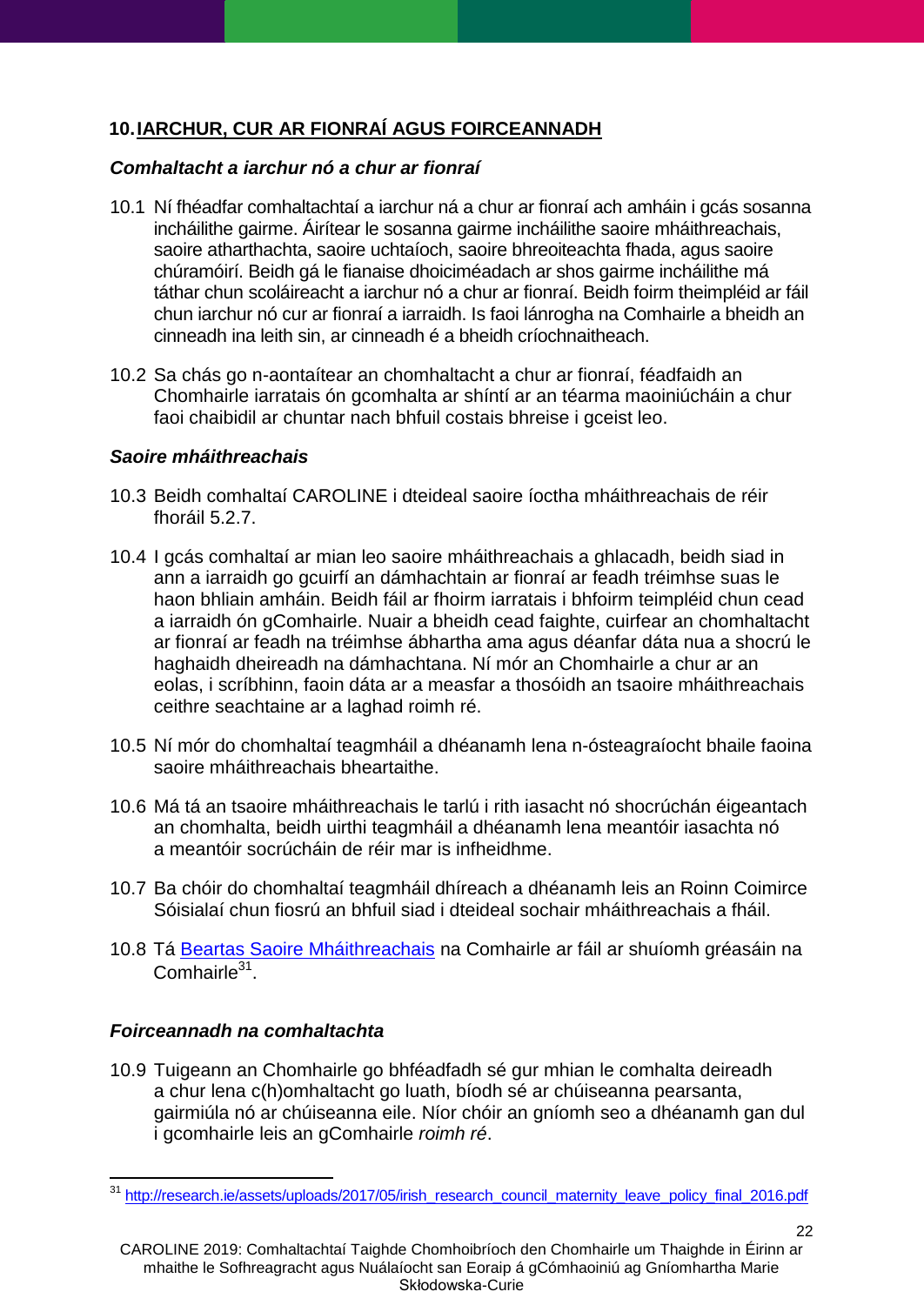- 10.10 Sa chás nach féidir le comhalta a t(h)ionscadal a dhéanamh de réir na dTéarmaí agus na gCoinníollacha seo ná de réir an iarratais fhaofa ar chomhaltacht ar chúis ar bith (cúiseanna sláinte san áireamh), ní foláir don chomhalta agus don mheantóir acadúil an Chomhairle agus an oifig taighde (nó a comhionann) san ósteagraíocht bhaile a chur ar an eolas chomh luath agus is féidir. I gcás go bhfuil deireadh luath le cur leis an gcomhaltacht roimh iasacht éigeantach an chomhalta nó lena linn, caithfidh an comhalta teagmháil a dhéanamh leis an meantóir iasachta chomh maith. I gcás go bhfuil deireadh luath le cur leis an gcomhaltacht roimh shocrúchán an chomhalta nó lena linn, caithfidh an comhalta teagmháil a dhéanamh leis an meantóir socrúcháin chomh maith. Ní mór don chomhalta an méid seo a dhéanamh tráth nach déanaí ná coicís tar éis dá leithéid de chás a bheith curtha ar na súile dó nó di. Ina leithéid de chásanna, tabharfaidh an Chomhairle aird ar ghnáthchleachtais ósteagraíocht bhaile an chomhalta. I bhfianaise an bhoinn ar a mbronntar na comhaltachtaí, áfach, forchoimeádann an Chomhairle an ceart chun an chomhaltacht a tharraingt siar nó a chur ar fionraí.
- 10.11 I gcásanna ina bhfuil sé de rún ag an gcomhalta deireadh a chur leis an gcomhaltacht go luath, beidh cruthúnas ag teastáil ón gComhairle ar an dul chun cinn a rinneadh i gcur i gcrích na comhaltachta roimh an dáta deiridh.
- 10.12 Má mheasann an Chomhairle nach leor an dul chun cinn atá déanta ag an gcomhalta, féadfaidh an Chomhairle iallach a chur ar an gcomhalta nó ar an ósteagraíocht bhaile, nó ar an dá pháirtí sin, an t-airgead a tugadh dóibh a aisíoc.
- 10.13 Más é an comhalta a chuireann deireadh le comhaltacht, ní bheidh an Chomhairle freagrach as leanúint d'airgead a íoc leis an ósteagraíocht bhaile. D'fhéadfadh an Chomhairle iarracht a dhéanamh an t-airgead arna leithdháileadh nó arna úsáid a ghnóthú go hiomlán nó go páirteach.
- 10.14 Coimeádann an Chomhairle an ceart aici féin chun an chomhaltacht a chur ar fionraí nó ar ceal agus/nó aisíocaíocht a éileamh ar an ósteagraíocht bhaile más rud é gurb amhlaidh, i dtuairim na Comhairle, go ndearnadh sárú ábhartha ar na Téarmaí agus Coinníollacha mar atá leagtha amach sa doiciméad seo.

# <span id="page-22-0"></span>**11.FREAGRACHTAÍ NA nÓSTEAGRAÍOCHTAÍ**

- 11.1 Caithfidh coinníollacha fostaíochta agus oibre chomhaltaí CAROLINE a bheith i gcomhréir le coinníollacha fostaíochta na hÉireann agus leis ['an gCairt](https://euraxess.ec.europa.eu/jobs/charter)  [Eorpach do Thaighdeoirí agus an Cód Iompraíochta um Earcaíocht](https://euraxess.ec.europa.eu/jobs/charter)  Taighdeoirí<sup>'32</sup>, lena n-áirítear coinníollacha oibre, aithint na gairme agus comhdheiseanna, ach gan a bheith teoranta dóibh sin amháin.
- 11.2 Caithfidh na hósteagraíochtaí a bheith in ann treoir agus meantóireacht ghairmiúil a chur ar fáil don chomhalta, agus rochtain a chur ar fáil ar áiseanna nó sonraí turgnamhacha de réir mar atá bainteach leis an gcomhaltacht.
- 11.3 Is gá d'ósteagraíochtaí na saoráidí agus an rochtain ar an trealamh a theastóidh ón gcomhalta leis an taighde a dhéanamh a chur ar fáil, agus ní mór a chinntiú

 $\overline{a}$ <sup>32</sup> <https://euraxess.ec.europa.eu/jobs/charter>

CAROLINE 2019: Comhaltachtaí Taighde Chomhoibríoch den Chomhairle um Thaighde in Éirinn ar mhaithe le Sofhreagracht agus Nuálaíocht san Eoraip á gCómhaoiniú ag Gníomhartha Marie Skłodowska-Curie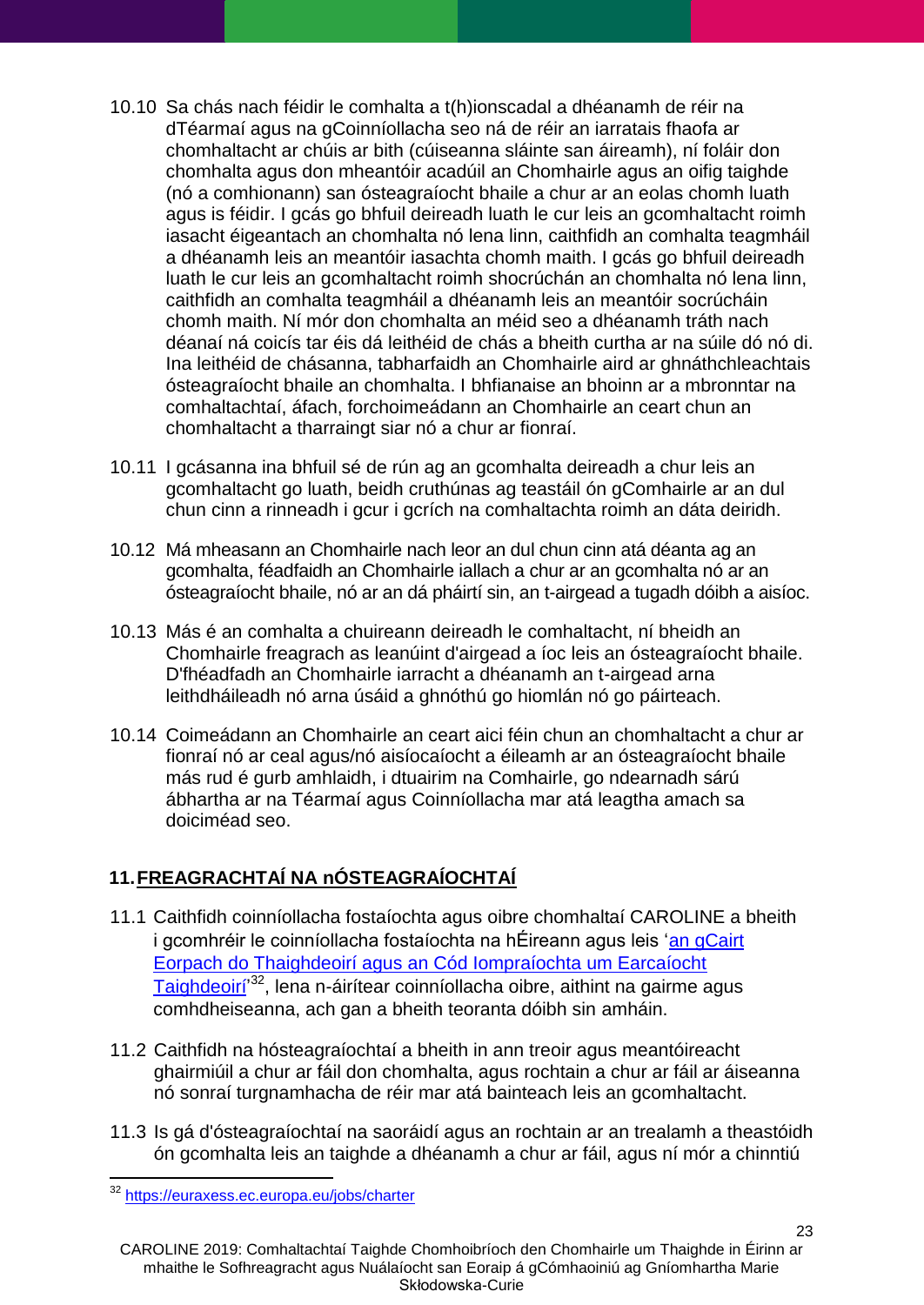go gcoinneofar an trealamh agus na hábhair ar fad a chuirtear ar fáil don chomhaltacht faoi dhea-bhail agus go mbíonn fáil ag taighdeoirí/baill foirne eile orthu faoi réir téarmaí agus coinníollacha réasúnta.

- <span id="page-23-1"></span>11.4 Is gá comhaontú scríofa a chur i bhfeidhm idir an ósteagraíocht bhaile agus an phríomheagraíocht chomhpháirtí sula gcuirfear tús leis an gcomhaltacht. Cuimseofar leis sin rúndacht, foilsiú, cearta maoine intleachtúla, aistriú maoiniúcháin ón ósteagraíocht bhaile chuig an bpríomheagraíocht chomhpháirtí, coinníollacha maidir le hiasacht an chomhalta, lena n-áirítear cearta agus freagrachtaí an chomhalta i leith na príomheagraíochta comhpháirtí agus gnéithe eile den chomhaltacht de réir mar is infheidhme. Ní féidir le téarmaí aon chomhaontaithe den sórt sin a bheith ar neamhréir leis na cinn atá leagtha amach sa doiciméad seo.
- 11.5 Caithfear cóip den chomhaontú scríofa idir an ósteagraíocht bhaile agus an phríomheagraíocht chomhpháirtí a chur ar fáil don Chomhairle sula dtosóidh an chomhaltacht.
- 11.6 Ba chóir comhaontú scríofa mar atá sonraithe i bhForáil [11.4](#page-23-1) maidir le socrúcháin roghnacha a chur i bhfeidhm sa chás gur dócha go bhféadfadh maoin intleachtúil teacht chun cinn mar gheall ar an gcomhaltacht. Faoin ósteagraíocht bhaile atá sé a chinneadh cé acu an bhfuil nó nach bhfuil a leithéid de chomhaontú de dhíth le díriú ar ghnéithe eile de shocrúchán an chomhalta agus é sin faoi réir imthosca ar leith, amhail fad an tsocrúcháin, an áit a mbeidh sé ar siúl, srl.
- 11.7 Ní mór do na hósteagraíochtaí na ceadanna riachtanacha agus reachtúla go léir a fháil agus cloí leo faoi mar atá leagtha síos ag na húdaráis áitiúla agus náisiúnta maidir le cosaint an chomhshaoil, truailliú a chosc agus cosaint níos leithne ar shláinte agus ar shábháilteacht na sochaí a chinntiú.

## <span id="page-23-0"></span>*Ósteagraíocht bhaile*

- 11.8 Ní mór don ósteagraíocht bhaile glacadh leis an bhfreagracht ar fad as an obair thaighde go léir atá maoinithe faoin gcomhaltacht a bhainistiú agus a rialú, chomh maith le monatóireacht a dhéanamh uirthi, agus as an gciste comhaltachta a bhainistiú de réir bhuiséad na dámhachtana.
- 11.9 Caithfidh an ósteagraíocht bhaile a chinntiú go gceapfar meantóir acadúil agus é/í freagrach as tacú leis an gcomhalta agus as é/í a threorú. Ba ghnách go mbeadh an meantóir acadúil seo ina p(h)ríomhthaighdeoir, nó go mbeadh duine eile atá cáilithe go cuí i gceist, agus beifear ag súil leis go mbeidh sé/sí mar bhall foirne den ósteagraíocht ar feadh fhad iomlán na comhaltachta.
- 11.10 Agus faomhadh institiúideach á thabhairt aici d'iarratas ar chomhaltacht CAROLINE, deimhneoidh an ósteagraíocht bhaile cáilitheacht agus oiriúnacht an mheantóra acadúil bheartaithe atá le tacú leis an gcomhalta.
- 11.11 Caithfidh an ósteagraíocht bhaile conradh fostaíochta a shocrú leis an gcomhalta ar feadh fhad iomlán na comhaltachta. Beidh an conradh mar an gcéanna leis an gconradh a thairgeann an ósteagraíocht bhaile le haghaidh gach conartha ar théarma seasta, agus é mar choinníoll go mbeidh an conradh á choimeád faoi réir mhaoiniú leanúnach na Comhairle agus an Choimisiúin Eorpaigh. Beidh eolas sna conarthaí fostaíochta faoi na cleachtais oibre reachtúla a chinneann na

24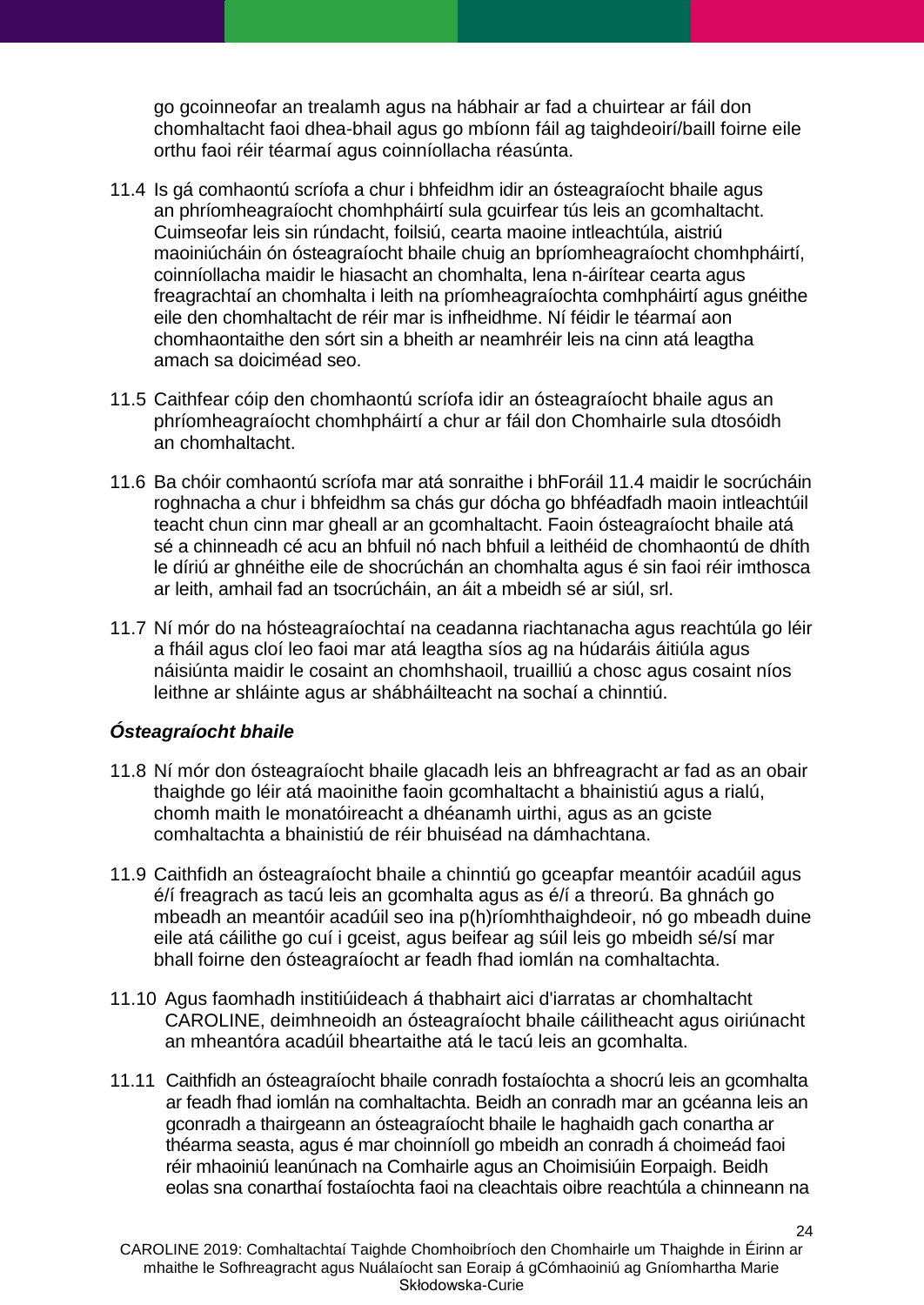coinníollacha a bhaineann le cur i gcrích na comhaltachta. Ní bheidh sé ag teacht salach ar na rialacha lena rialaítear an chomhaltacht.

- 11.12 Ní mór na sonraí seo a lua sa chonradh fostaíochta:
	- 11.12.1 an dlí a bhaineann leis an gconradh fostaíochta;
	- 11.12.2 nádúr cheapachán an taighdeora ó thaobh stádais de;
	- 11.12.3 fad iomlán na comhaltachta, an dáta tosaithe agus an dáta deiridh, agus na riachtanais a bhaineann leis an iasacht éigeantach;
	- 11.12.4 go gcaithfear an chéim fillte faoi chomhaltachtaí idirnáisiúnta a thosú láithreach tar éis na céime amuigh;
	- 11.12.5 ráthaíocht shainráite maidir leis an gconradh fostaíochta atá i bhfeidhm leis an ósteagraíocht bhaile roimh thús na céime amuigh go gcoimeádfar é le haghaidh na céime fillte; in éineacht leis an oibleagáid atá ar an taighdeoir filleadh ar an ósteagraíocht bhaile tar éis na céime amuigh chun an chéim fhillte den tionscadal a chur i gcrích;
	- 11.12.6 sonraí na príomheagraíochta comhpháirtí le haghaidh na hiasachta éigeantaí, sonraí láthair na hoibre agus ainm mheantóir acadúil an chomhalta;
	- 11.12.7 luach na liúntas atá le híoc agus na socruithe chun íocaíocht a dhéanamh leis an gcomhalta. Déanfar íocaíochtaí in euro;
	- 11.12.8 forálacha maidir le laethanta saoire agus pá saoire, saoire bhliantúil, saoire bhreoiteachta agus saoire mháithreachais;
	- 11.12.9 na socruithe idir an ósteagraíocht bhaile, an phríomheagraíocht chomhpháirtí agus an comhalta maidir le cearta maoine intleachtúla (más infheidhme), agus maidir le rialacha rúndachta;
	- 11.12.10 an cumhdach leasa shóisialaigh agus an pinsean a chuirfear ar fáil don chomhalta.
- 11.13 Tá an ósteagraíocht bhaile freagrach as árachas timpistí cuí a shocrú don chomhalta, agus an t-árachas sin ag maireachtáil ar feadh fhad iomlán na comhaltachta.

#### <span id="page-24-0"></span>*An phríomheagraíocht chomhpháirtí*

- 11.14 Caithfidh an phríomheagraíocht chomhpháirtí a chinntiú go gceapfar meantóir iasachta le bheith ag obair leis an gcomhalta agus lena m(h)eantóir acadúil, chun comhairle a thabhairt agus ceangal a chruthú le hiarrachtaí taighde na príomheagraíochta comhpháirtí.
- 11.15 Ba chóir teagmháil rialta atá minic go leor a dhéanamh go leanúnach idir an meantóir socrúcháin, an comhalta agus an meantóir acadúil i rith na comhaltachta.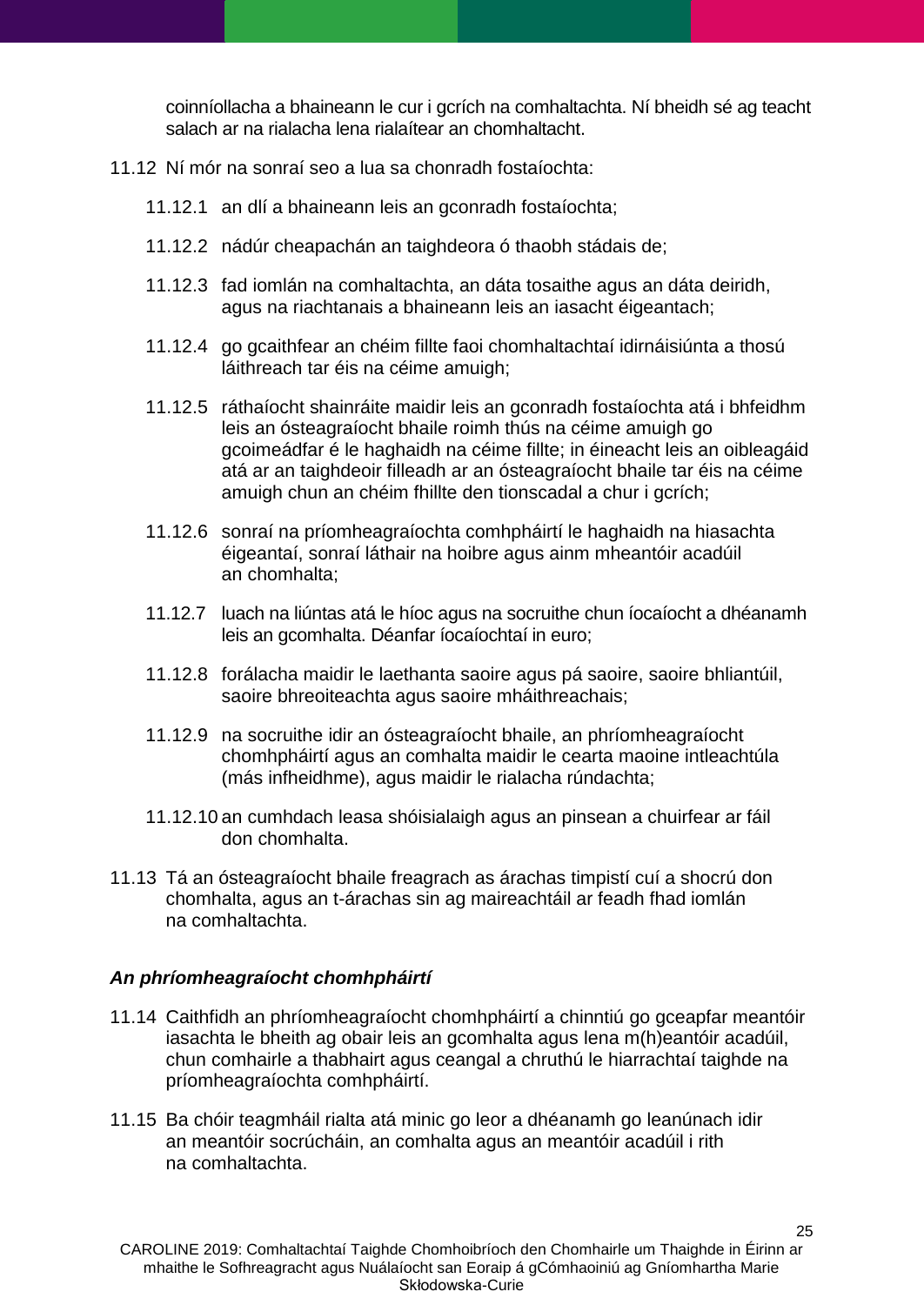### <span id="page-25-0"></span>*Eagraíocht chomhpháirtí socrúcháin*

- 11.16 Caithfidh an eagraíocht chomhpháirtí socrúcháin a chinntiú go gceapfar meantóir socrúcháin le bheith ag obair leis an gcomhalta, lena m(h)eantóir acadúil, agus pé áit ar infheidhme, lena m(h)eantóir iasachta, chun comhairle a thairiscint agus ceangal a chruthú le hiarrachtaí taighde na heagraíochta comhpháirtí socrúcháin.
- 11.17 Ní mór go mbeidh teagmháil rialta atá minic go leor ar siúl go leanúnach idir an meantóir socrúcháin, an comhalta, an meantóir acadúil, agus pé áit ar infheidhme, an meantóir iasachta, ar feadh fhad iomlán na comhaltachta mar bhunriachtanas.

# <span id="page-25-1"></span>**12.COINNÍOLLACHA GINEARÁLTA COMHALTACHTA**

- 12.1 Beidh na Téarmaí agus na Coinníollacha seo faoi rialú dhlí na hÉireann agus forléireofar dá réir sin iad, agus géillfidh gach páirtí do dhlínse chúirteanna na hÉireann go sainráite agus go neamh-inchúlghairthe.
- 12.2 Déanfaidh an Chomhairle a dícheall nósanna imeachta a ghlacadh atá ag teacht le beartais Rialtas na hÉireann i ndáil leis an tsochaí faisnéise a fhorbairt agus, dá réir sin, caithfear le ríomhtheachtaireachtaí arna bhfíordheimhniú go cuí amhail is dá mba i scríbhinn a bhí siad ó thaobh an dlí de.
- 12.3 Ní mór don Chomhairle agus ósteagraíochtaí dea-chleachtas a chomhlíonadh maidir le cosaint, bainistiú agus slándáil sonraí. Ní bheidh an Chomhairle faoi aon dliteanas dlíthiúil de dheasca cur isteach arna dhéanamh ag tríú páirtí.
- 12.4 Nuair a ghlacann comhalta le comhaltacht, caithfidh sé/sí cead a thabhairt don Chomhairle sonraí maidir leis an iarratas a roinnt le ranna rialtais agus le gníomhaireachtaí maoiniúcháin náisiúnta eile chun críocha staidrimh agus ceaptha beartas.
- 12.5 Coimeádann an Chomhairle de cheart aici féin Téarmaí agus Coinníollacha na comhaltachta seo a leasú ag am ar bith. Cuirfear aon leasú den sórt sin in iúl do na hósteagraíochtaí baile rannpháirteacha agus cuirfear ar [shuíomh gréasáin](http://www.research.ie/funding/caroline)  [na Comhairle é](http://www.research.ie/funding/caroline) chomh maith.

# <span id="page-25-2"></span>**13.COINBHLEACHTAÍ LEASA**

13.1 Bíonn coinbhleacht leasa ann nuair a bhíonn leasanna nó dílseachtaí duine in iomaíocht lena chéile idir a leasanna príobháideacha agus a f(h)reagrachtaí oifigiúla. D'fhéadfadh sé a bheith deacair do dhuine a d(h)ualgais a chomhlíonadh go neamhchlaonta mar thoradh ar leasanna atá in iomaíocht lena chéile. D'fhéadfadh an choinbhleacht a bheith ann i ndáiríre, follasach nó féideartha. Bíonn coinbhleacht leasa ann fiú más rud é nach mbíonn aon ghníomh mí-eiticiúil ná míchuí iarbhír mar thoradh uirthi.